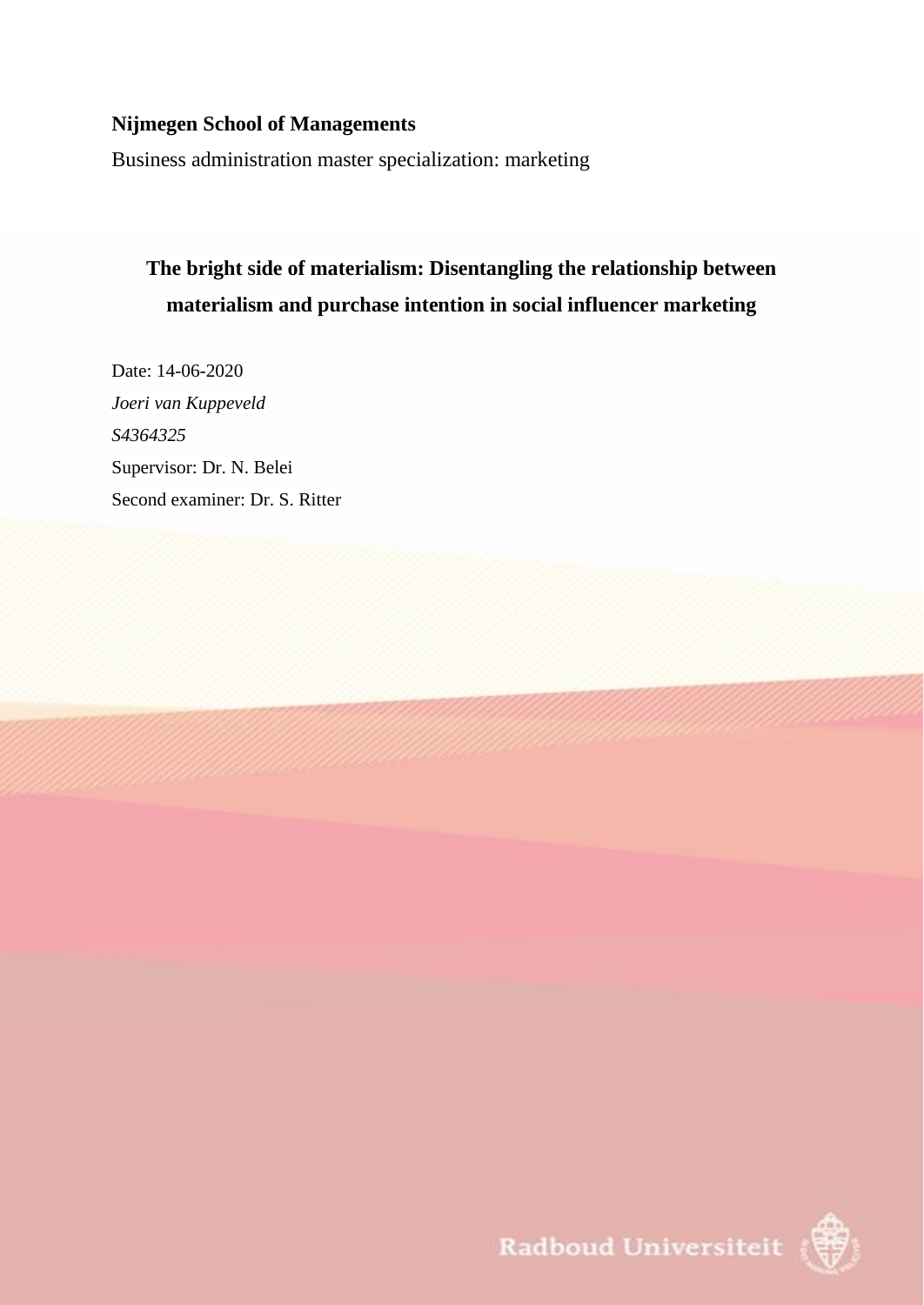#### **ABSTRACT**

While materialism is a topic which is heavily researched (Chia, 2010; Duh, 2015; Schaefer, Hermans, & Parker, 2004; Duh, 2015; Kamal, Chu, & Pedram, 2019; Muncy & Eastmen, 1998; Wella Yanti, Martini, & Sapta, 2019), research regarding different forms of materialism and their impact on social relationships is still sparse (Pieters, 2013). This study aimed to advance the existing literature by finding out which influence the three different types of materialism have on parasocial relationships and how this influences purchase intention. The conceptual model for this study was composed of 5 variables (material measure, material medicine, material mirth, PSR, and purchase intention) and was tested using a multiple hierarchal regression and a simple regression. Results indicated that the subtypes of materialism that are extrinsically motivated and based on comparison (material measure and material medicine) had a positive influence on PSR, while the subtype of materialism that is intrinsically motivated (material mirth) had a negative influence on PSR. Additionally, PSR showed to have a positive effect on purchase intention.

Based on these results it can be concluded that materialists who are extrinsically motivated form more parasocial relationships than materialists that are intrinsically motivated. It can be explained that comparing's one own success and future with an influencer that is thought of as being more successful or having a better future leads to the follower forming parasocial relationships with this influencer. The forming of these parasocial relationships eventually lead to increased purchase intention. Finally concluding that materialism increases the extent to which parasocial relationships are formed in an online context, thereby making materialistic customers more susceptible to buying items that are advertised through social influencer marketing

This study yields multiple contributions. Firstly, it sets the first steps in finding out how materialism and its subtypes directly influence relationships or in this case parasocial relationships (Pieters, 2013). Secondly, it opposed previous research that stated that materialism leads to worse relationships (Awanis et al., 2017; Gentina et al., 2018; Kasser & Ryan, 2001; Pieters, 2013; Van Boven et al., 2010).). Thirdly, it reaffirms Pieters' (2013) statement that materialism should be looked in subtypes. Lastly, it paints a clear picture of the role materialism plays in influencer marketing and purchase intention. Focusing on people that experience material measure or material medicine might help marketers in increasing PSR and therefore making these people more susceptible to buy and gaining the eventual goal of marketing which is increasing purchase intention.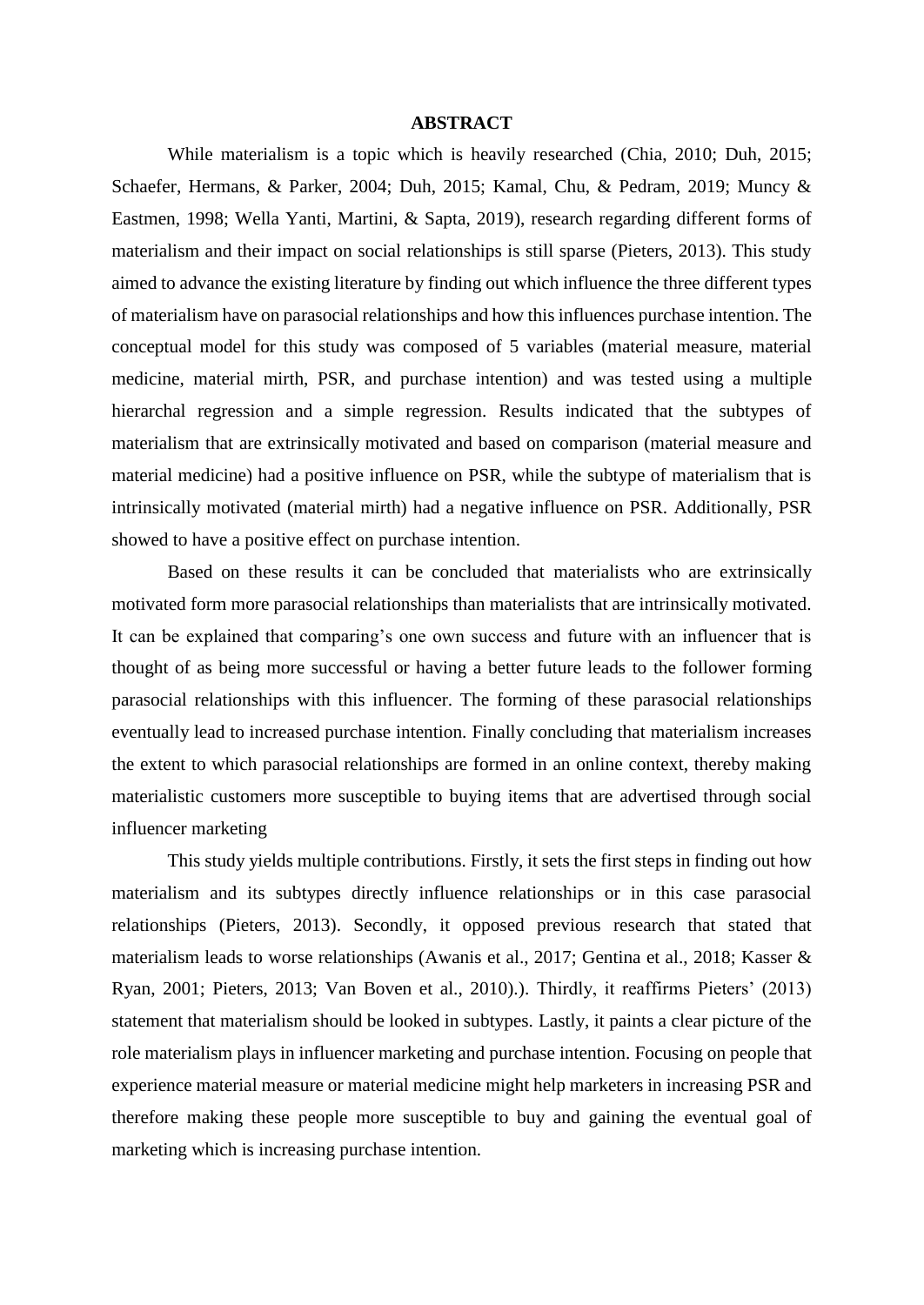#### **INTRODUCTION**

For most of us, a life without social media is nowadays unimaginable. Social media is getting more popular every year, as 3.1 billion people are expected to use social media in 2021; almost half a billion more than the number of individuals using it in 2018 (Clement, 2019). Digitalization and the upcoming rise of the internet have made social media one of the most important ways for us to communicate, as well as for companies to distribute product information and advertise their products. Social media provides enormous opportunities: not only is the number of people that are active on social media rising, but they are also getting more engaged, spending more time on social media each day (Alalwan, 2018).

This rise in the number of social media users and their increasing engagement encourages companies to find new marketing strategies to profit from these growing media channels. Social media is among the best possibilities available to get in touch with potential customers. It is important to bare in mind that the use of social media for commercial purposes is different from traditional marketing: *"It contradicts the primary reasons for consumers to interact with the media, which are seldom commercial"* (Liljander, Gummerus & Söderlund, 2015, p. 611). For this reason, companies were in need of new strategies to get in touch with their consumers. This search for new strategies resulted in a new form of marketing: influencer marketing.

#### **Influencer marketing**

Influencer marketing constitutes a new research field, involving social media influencers, or simply 'influencers', who promote a brand or product on social media, either in cooperation with a company or not (Tabellion & Esch, 2019). "*Social media influencers are referred to as people who have built a sizeable social network of people following them. In addition, they are seen as a regard for being a trusted tastemaker in one or several niches."*  (De Veirman, Cauberghe & Hudders, 2017, p. 798). Their trustworthiness together with the expertise of the influencer, the attractiveness of the source, and the experienced similarity between the influencer and the follower act as key factors in determining whether a customer forms a relationship with the influencer and therefore truly gets influenced (Lou & Kim, 2019; Tabellion & Esch, 2019). These one-sided and non-reciprocal relationships that audiences form with online figures or celebrities, and in this case with the social influencer, are also known as parasocial relationships (Lou & Kim, 2019).

## **Parasocial relationships**

The term of parasocial relationships (PSR) was initially used to describe the intimate and long term connections that audiences form with celebrities (Horton & Wohl, 1956), but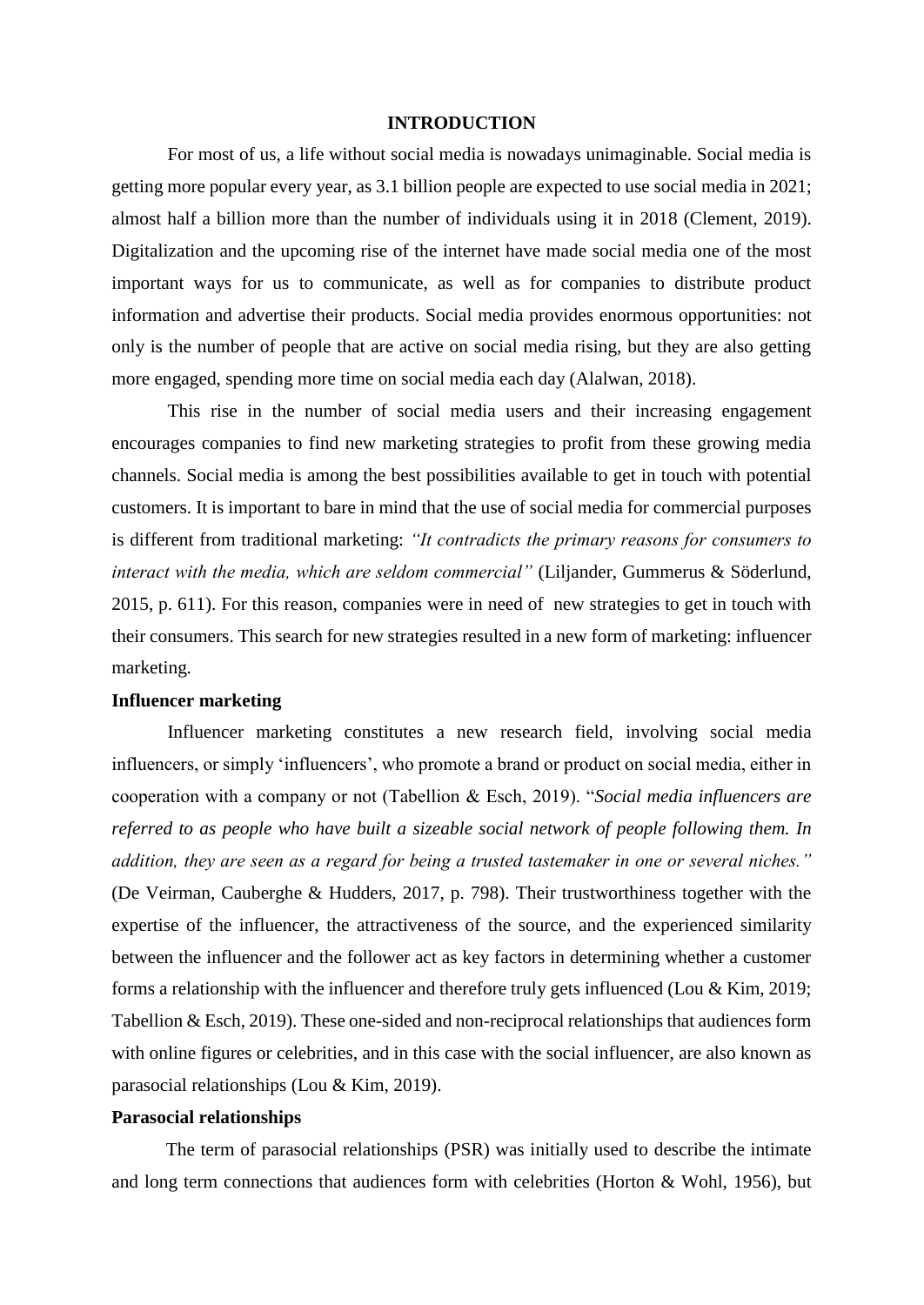nowadays is possibly even more relevant to describe the relationships that individuals establish with social influencers through following them on social networking sites (Kim, Ko, & Kim, 2015; Lou & Kim, 2019). These parasocial relationships are thought to increase favorability towards the brand promoted by the influencer and thereby make consumers more susceptible to buy, thereby acting as the underlying mechanism through which influencer marketing increases purchase intention. Hence, increasing customers' purchase intentions constitutes the main goal of advertising and influencer marketing (Cramphorn & Meyer, 2009). The driving force that underlies this relationship between parasocial relations and purchase intention is materialism (Lou and Kim, 2019).

#### **Materialism**

Over the past few decades, materialism and its many consequences have been a topic of large interest amongst academics. One of the reasons for this interest is the common concern about the younger generations becoming more and more materialistic, as the importance placed on material values becomes an increasingly important aspect of many people's lives (Chia, 2010; Duh, 2015; Schaefer, Hermans, & Parker, 2004). Materialism can be defined as the extent to which a person values possessions and their belief that the acquisition of material possessions increases their happiness and life satisfaction (Lee & Ahn, 2016).

On the one hand, materialism can be beneficial for economic wealth through underlying mechanisms such as purchase intention (Duh, 2015; Kamal, Chu, & Pedram, 2019; Muncy & Eastmen, 1998; Wella Yanti, Martini, & Sapta, 2019). Purchase intention refers to a customer's tendency to buy a certain product (Martins et al., 2019; Schlosser, White, & Lloyd, 2006), such that an increase in purchase intention reflects an increase in the probability of a certain product being bought.

On the other hand, materialism has a negative impact on subjective well-being, as well as a tendency to "crowd out" social relationships (Awanis, Schlegelmilch, & Cui, 2017; Gentina, Shrum, & Lowrey, 2018; Pieters, 2013; Van Boven, Campbell, & Gilovich, 2010). The latter can be illustrated by findings indicating that individuals who are more materialistic tend to attach less value to their social relationships (Kasser & Ryan, 2001) and tend to rate them as less favorable. This phenomenon is further supported by the fact that those social relationships are not only rated as less favorable by the individuals themselves, but also by their friends and family (Solberg, Diener, & Robinson, 2004). For these reasons, materialism has sometimes even been said to be detrimental to society, despite its economic benefits (Burroughs & Rindfleish, 2002; Van Boven et al., 2010).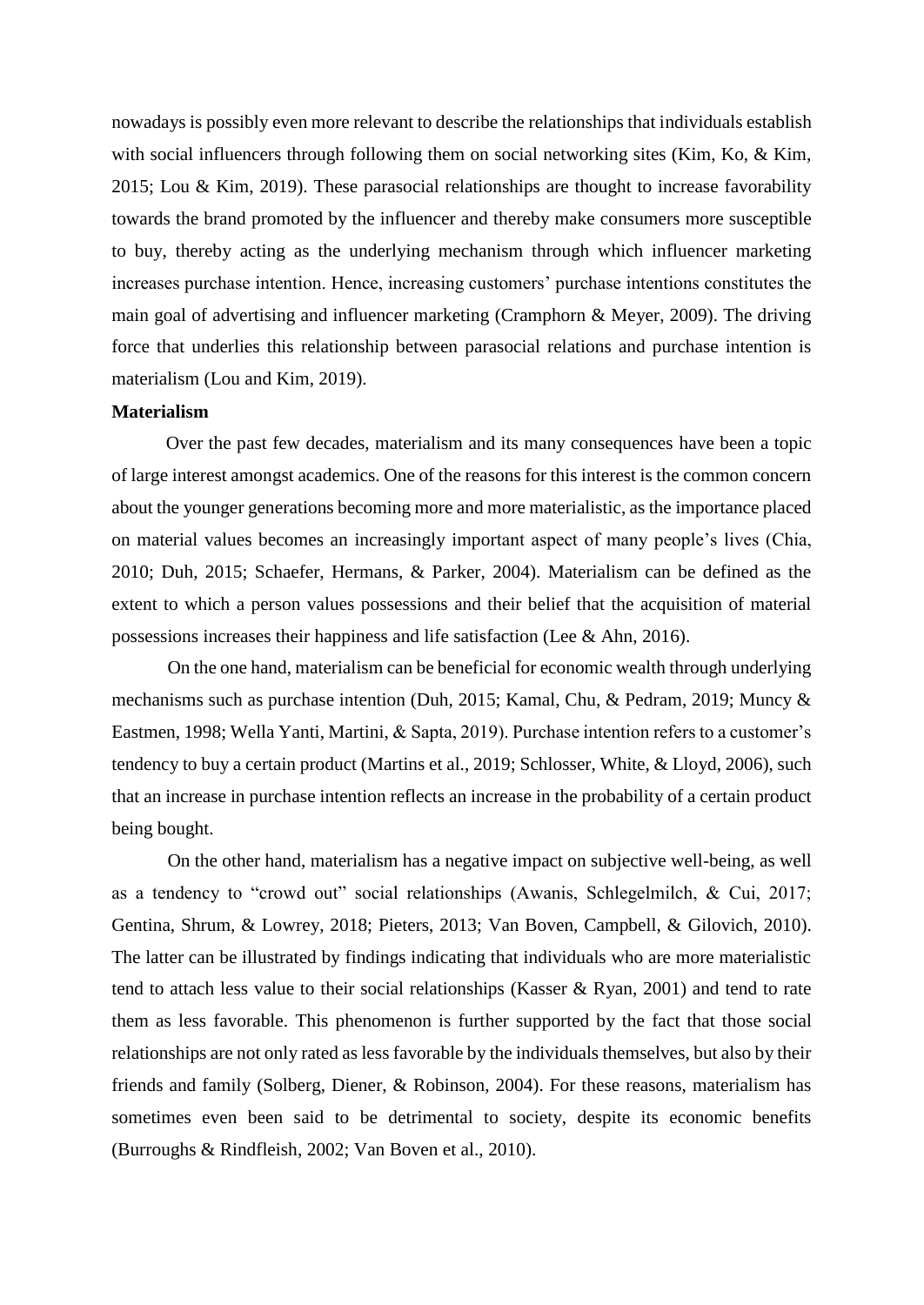The relationship between materialism and purchase intention appears to be well established (Duh, 2015; Kamal et al., 2019; Muncy & Eastmen, 1998; Wella Yanti et al., 2019). In addition, parasocial relationships have been shown to have a positive influence on purchase intention (Lou & Kim, 2019). However, materialism is also found to have negative consequences for the social relationships of individuals (Awanis et al., 2017; Gentina et al., 2018; Kasser & Ryan, 2001; Pieters, 2013; Van Boven et al., 2010), and it is thinkable that these may undermine the effectiveness of social influencer marketing. More specifically, materialism may not always be bad in that it can help cut through the exposure to influencer marketing and therefore decreases purchase intention. The aim of the current study therefore is to examine whether materialism decreases the extent to which parasocial relationships are formed in an online context and thereby making materialistic customers less susceptible to buying items that are advertised through social influencer marketing.

#### **Research Question and Contributions**

The main research question to be answered in the current study is whether materialism decreases the extent to which parasocial relationships are formed in an online context, thereby making materialistic customers less susceptible to buying items that are advertised through social influencer marketing. The contribution of the current study is fourfold.

First of all, it will provide additional insight into the specific role of materialism in social relationships by further looking into how materialism influences the parasocial relations that audiences form with social influencers. As it turns out, different types of materialism have a differential impact on social relationships (Pieters, 2013), such that the effect of materialism on parasocial relationships may not be unidimensional either. Disentangling these distinct effects of different subtypes of materialism means responding to the stressed need to further clarify how materialism influences social relationships (Pieters, 2013).

Secondly, it aims to replicate the effect of parasocial relationships on purchase intentions (Cramphorn & Meyer, 2009; Kim et al., 2015; Lou & Kim, 2019). To the best knowledge of the author, the role of parasocial relationships in increasing purchase intentions has to date not even been studied a handful of times. Despite the results of the studies that have taken place being unambiguous, accepting this effect for a scientific fact demands more replication; a need that is emphasized by a substantial number of recent studies in the social sciences failing to replicate their original results (Maxwell, Lau, Howard, Anderson, & Kazak, 2015). Acknowledging this need, this study aims to gather further support for the acceptance as well as the generalization of the effect of parasocial relationships on purchase intentions in an online context.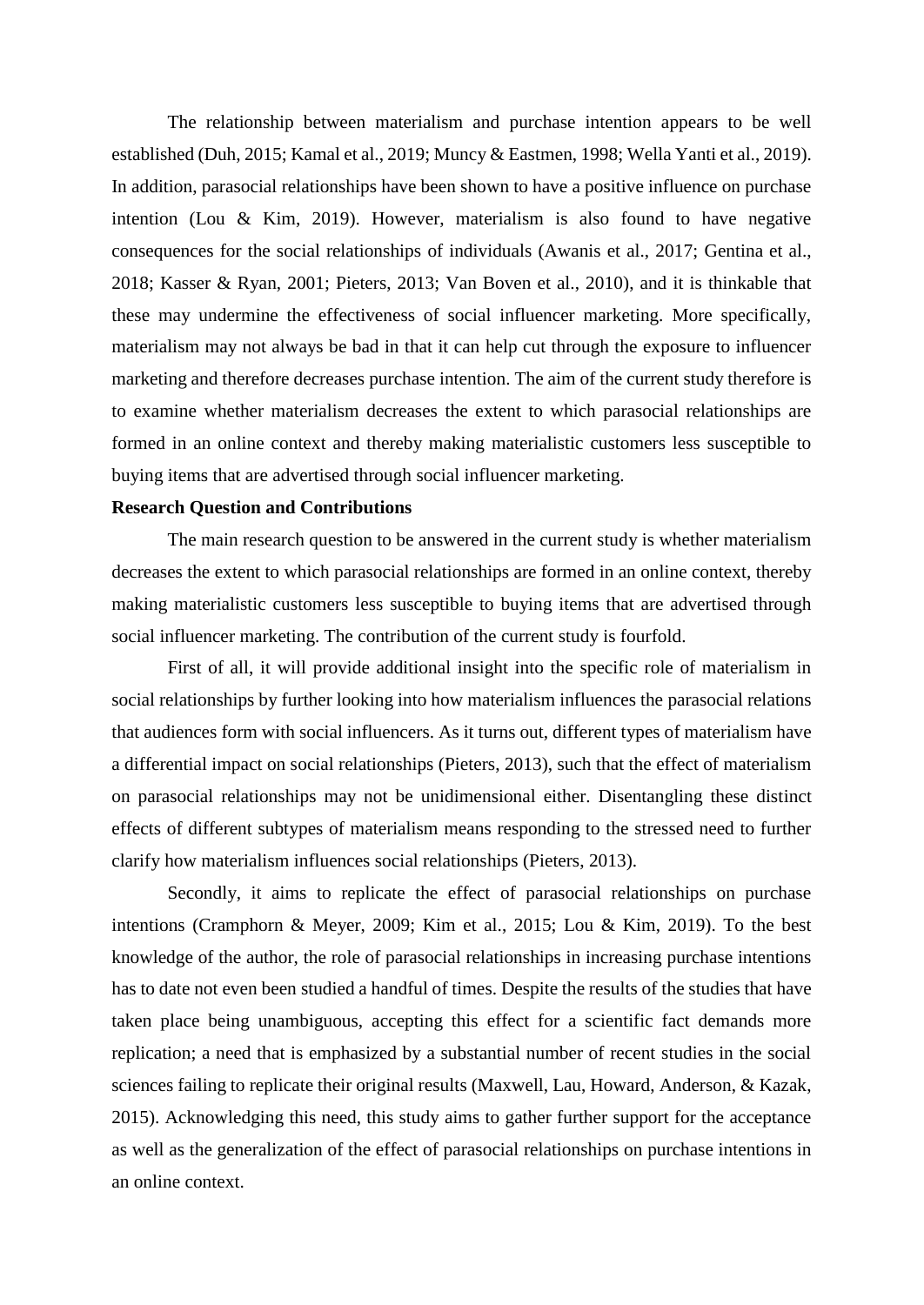Thirdly, it will lead to a better understanding of the effect of materialism on purchase intentions through social influencer marketing. Even though materialism is generally known for its enhancing effect on buyers' susceptibility to buy, the current study approaches it from a different angle and looks into how materialism can decrease this eagerness to consume. This is done by means of examining the impact of materialism on parasocial relationships and the effect that flows from parasocial relations to purchase intention. It may possibly be the case that, however counterintuitive, more materialism does not always lead to increased purchase intention, meaning that this study provides novel and specific insights into the relationship between materialism on purchase intention as mediated by parasocial relationships.

Lastly, it will add to the existing literature concerning the relatively new topic of online influencer marketing, by means of further investigating the factors that influence the process. More in-depth research about this topic will help the marketers in forming a better understanding about the process of influencer marketing and, in turn, what aspects should be focused on. For instance, it can provide marketers with insights into what target groups are most susceptible to this marketing strategy. If materialistic individuals are less susceptible to influencer marketing, this means that the target group is formed by less or even nonmaterialistic individuals. This can be beneficial, for the reason that these non-materialistic individuals can be thought of as the ones who usually are less susceptible to marketing strategies trying to convince them of buying.

## **THE THREE SUBTYPES OF MATERIALISM**

Richins and Dawson (1992, p. 308) define materialism as *"a set of centrally held beliefs about the importance of possessions in one's life"*. Subsequently, Burroughs and Rindfleisch (2002, p. 349) extend the definition by further describing materialism as *"the value a consumer places on the acquisition and possession of material objects"*. It is this importance of possession and consumption that distinguishes materialism from any other personality trait (Lee & Ahn, 2016). Even though based on these definitions it can be generally described as the value one attaches to possessions and the belief that the acquisition of material possessions increases one's happiness and life satisfaction (Lee & Ahn, 2016), materialism certainly is not a unidimensional construct. For instance, Richins and Dawson (1992) proposed three subtypes of materialism: (1) acquisition centrality, (2) the role of acquisition in the pursuit of happiness, and (3) the role of possessions in defining success; sometimes more briefly referred to as mirth, measure, and medicine, respectively (Pieters, 2013). It is important to distinguish between those subtypes in the current study, for the reason that they might lead to different outcomes.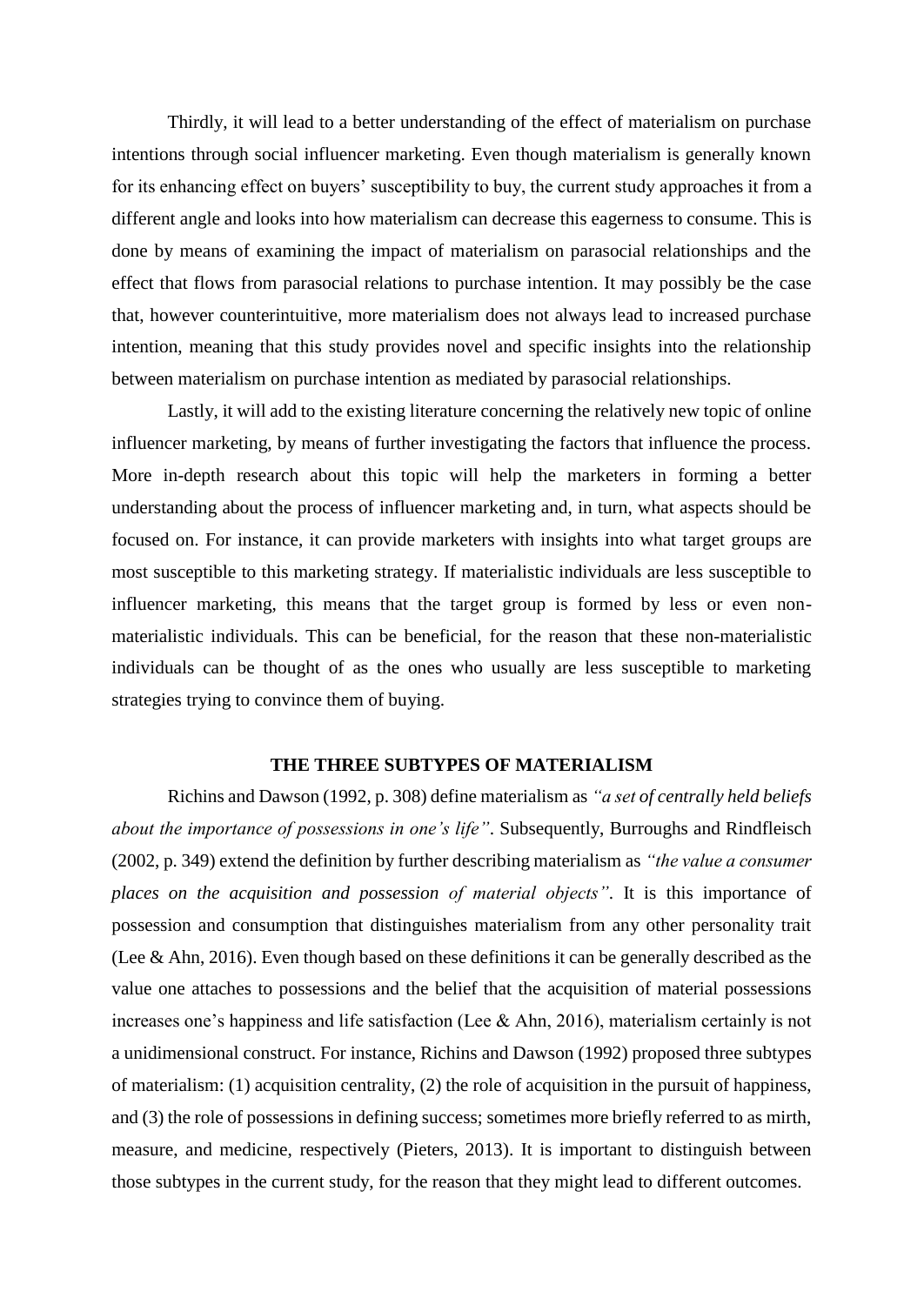#### **Material Mirth**

The first subtype, acquisition centrality, involves the gratification consumers experience when they acquire or own material possessions; the goal is to consume a large number of things (Richins & Dawson, 1992). Acquisition centrality has been described as *"consumption for the sake of consumption"* (Csikszentmihalyi & Rochberg-Halton, 1978, p. 231). The lack of comparison with something or someone else and the genuine enjoyment of buying points toward a process of intrinsic motivation in this subtype of materialism. A first behavioral example that characterizes acquisition centrality is buying things because it gives pleasure, not because they need it. Additionally, those individuals usually enjoy spending money on impractical things and creating a life that is as luxurious as it can be (Richins & Dawson, 1992). Note that the acquisition and the eventual possession of items are important here, but without comparing these possessions to those of others and largely independent of the monetary value or status of the item. Hence, here possessions are a means for creating a happy life of hedonism, or material *mirth* (Pieters, 2013).

## **Material Medicine**

The second subtype, which is the role of acquisition in the pursuit of happiness, involves the feeling that material possessions are the most important way of increasing personal happiness and social progress (Ward & Wackman, 1971). As opposed to what is the case in material mirth, here happiness is not just chased through purchasing items in general, but specifically through comparing one's own suboptimal current situation to a better future with more or nicer possessions, subsequently leading individuals to purchase those items. Important is that here, individuals are extrinsically motivated by a future ideal that they want to achieve through the purchase of certain items. There is a deficit in happiness that is not attempted to be solved by means of experiences, personal relationships, or achievements, but through acquisition and possessions (Richins & Dawson, 1992). This subtype of materialism is for example characterized by the belief that the ability to afford more things will lead to more happiness. Furthermore, individuals are convinced that life would be better with certain items that they do not own yet, such that they wish to purchase those items (Richins & Dawson, 1992). Following Pieters (2013), this subtype of materialism can be regarded as a material *medicine* because here possessions form a drug, with the goal of improving happiness.

## **Material Measure**

Lastly, the third subtype of materialism is possession-defined success, where the number, quality, and value of possessions accumulated define one's success (Richins & Dawson, 1992). Possessions are looked at in terms of their monetary worth instead of the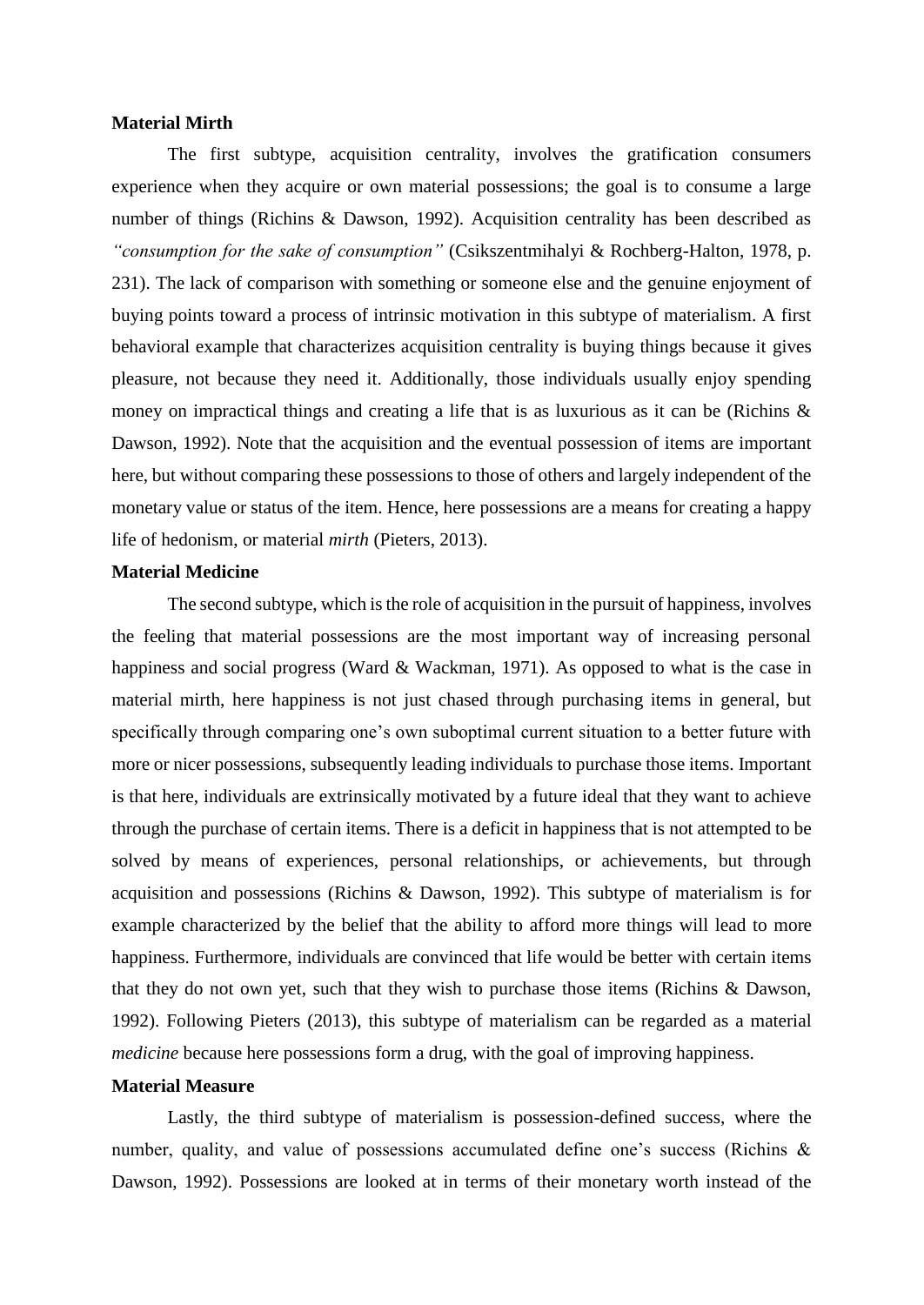satisfaction they yield, and success is based on a comparison with others based on their material possessions. It is this comparison with others that distinguishes possession-defined success from the two subtypes of materialism: here, it is all about status. Again, individuals are extrinsically motivated, but this time by others and what those others possess. To further illustrate, this subtype is characterized by the admiration of individuals with expensive possessions, such as big houses, expensive cars, and exclusive clothes. Other examples of what characterizes possession-defined success are the belief that the acquisition of certain material possessions is one of the most important achievements in life and the conviction that success can be measured in life through the things one owns (Richins & Dawson, 1992). Overall, here possessions are seen as a material *measure* of success (Pieters, 2013).

#### **Materialism and Parasocial Relationships**

As mentioned earlier, both material medicine and material measure are extrinsically motivated by the future and by others, respectively (Pieters, 2013). Such extrinsic motivations lead to feelings of less autonomy and more external control, which in turn is associated with stronger negative consequences for an individual's well-being and relationships (Deci & Ryan, 2000). In addition, material medicine is characterized by attaching less value to personal relationships as a means for improving one's happiness, and more so to material possessions. Material measure as well is extrinsically motivated, but, on its turn, is strongly characterized by comparing one's possessions to those of others, such that a certain kind of competition between oneself and others is inherent to this subtype of materialism. In line with these characterizations, both material medicine and material measure negatively impact the social relationships of an individual by reducing the satisfaction they get from friendships, as well as by increasing loneliness over time (Ahuvia & Wong, 1995; Pieters, 2013). On the contrary, material mirth does not involve any future ideals or comparisons with others but evolves around the gratification one experiences when acquiring or owning material possessions. Thereby, it can be said to be less extrinsically motivated and more intrinsically motivated than the other two subtypes of materialism. This idea is supported by the finding that material mirth decreases loneliness over time, without affecting or being affected by one's satisfaction with friendships (Pieters, 2013).

With regard to the main research question of the current study, being whether materialism decreases the extent to which parasocial relationships are formed in an online context, three hypotheses can be formulated based on the results outlined above. It is hypothesized that whereas (H1a) material medicine and (H1b) material measure are negatively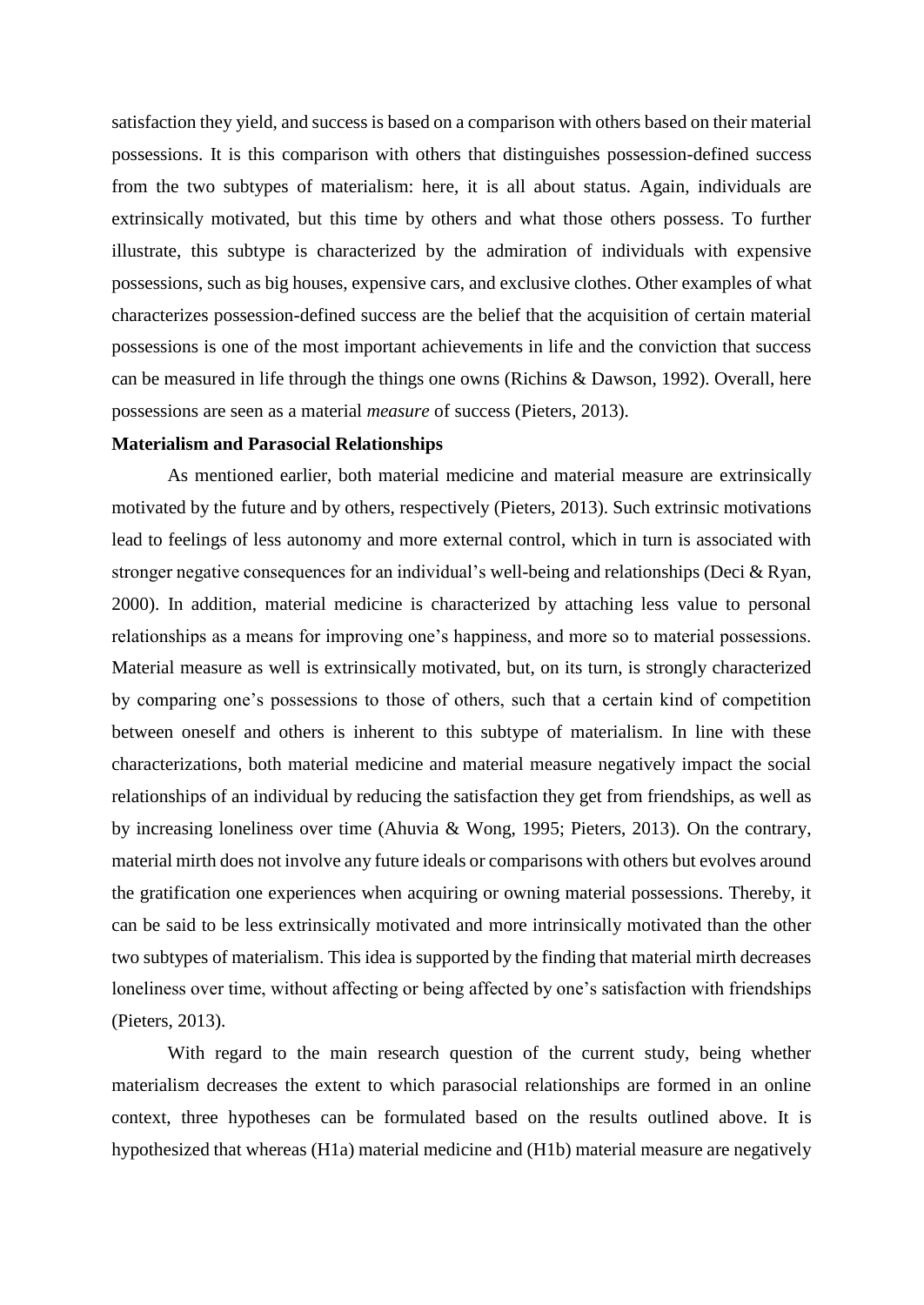related to the strength of the parasocial relationships between individuals and the influencers they are following, (H1c) material mirth is positively related to this relationship.

## **PURCHASE INTENTIONS AS A RESULT OF PARASOCIAL RELATIONSHIPS**

The enormous popularity of social media nowadays provides huge opportunities for companies to advertise their products. However, because users seldom engage in social media for commercial purposes (Liljander et al., 2015), new strategies were needed in order to get in touch with consumers through social media. This is how social influencer marketing came into play, which involves influential individuals promoting a brand or product through their social media channel (Tabellion & Esch, 2019). These influential individuals are referred to as social media influencers, or simply 'influencers', and they represent a relatively new type of independent third party endorser who built a substantial social network of followers and who shape their audiences' attitudes through their social media channels (Freberg, Graham, McGaughey, & Freberg, 2011; De Veirman et al., 2017). Through their social network, social media influencers craft their own authentic 'personal brand', which in turn is used by companies and advertisers as a means to reach potential consumers (Hearn & Schoenhoff, 2016). This distinguishes social media influencers from traditional celebrities, who have legal ownership and control over their public appearance and have agents to search for opportunities to sell their views and opinions. Important to note as well is that social media influencers are generally seen as trusted tastemakers, leading their advertisements of an item or brand to be perceived as more trustworthy and informative than other, more traditional, types of marketing (De Veirman et al., 2017; Hwang & Zhang, 2018).

The main goal of any marketing strategy is to persuade potential consumers through increasing their favorability towards the brand and eventually make them more susceptible to buy; hence, to increase their purchase intentions (Kim, Ko, & Kim, 2015; Schlosser, White, & Lloyd, 2006). Purchase intentions indicate the probability that consumers are willing to buy a product in the future, regardless of their purchase history with other companies (Schlosser et al., 2006; Martins et al., 2019; Wu, Yeh, & Hsiao, 2011). An increase in purchase intention therefore means an increase in the probability of purchasing. This taken together with the fact that it reflects consumers' behavior instead of beliefs (Heath & Feldwick, 2008), makes purchase intentions the most important indicator of the success of advertisements.

Given that, once again, online advertisements are regarded as more trustworthy and informative than traditional ones (Hwang & Zhang, 2018), social influencer marketing forms a powerful tool in enhancing purchase intentions. The mechanism underlying this relationship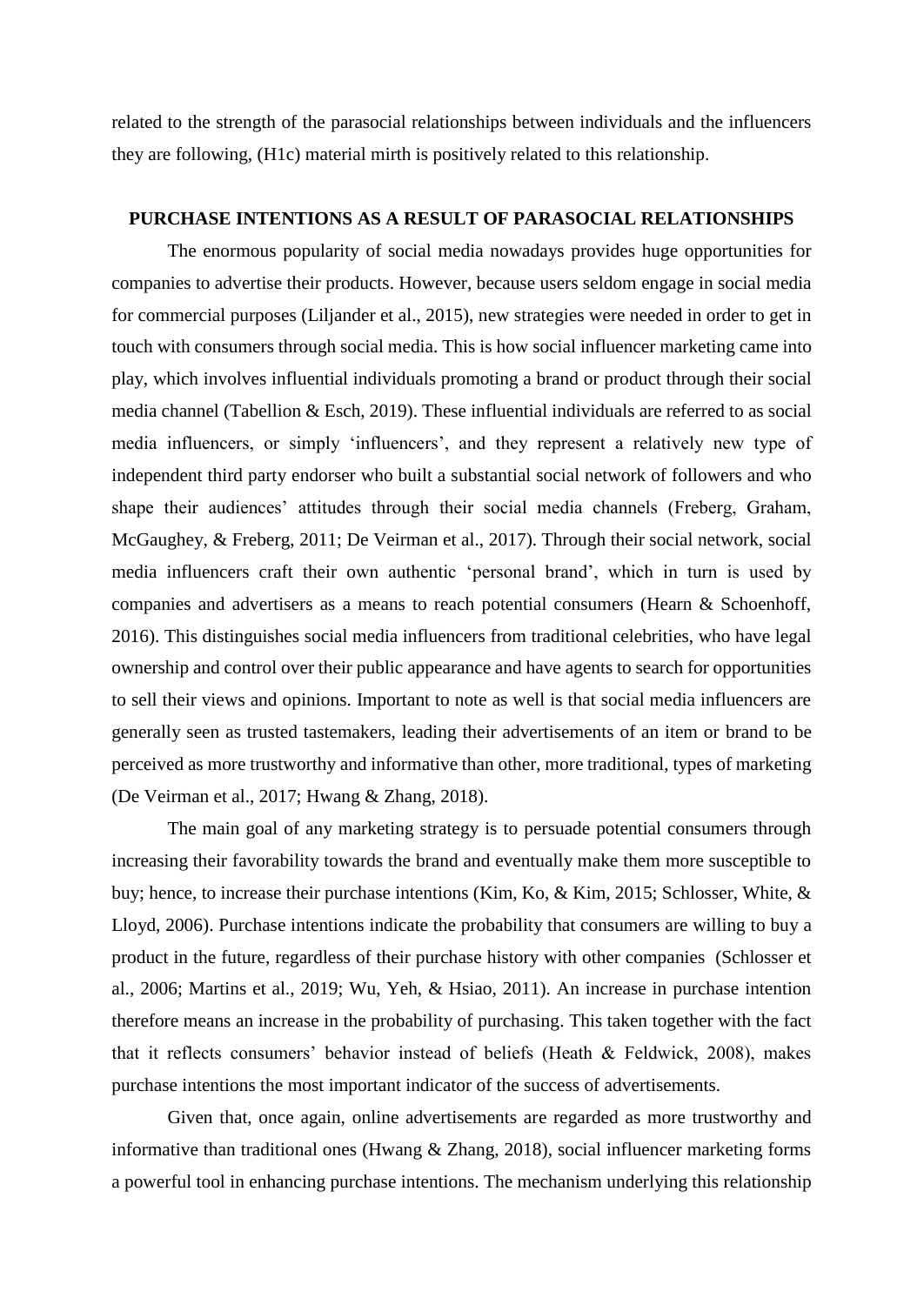between social influencer marketing and purchase intentions is that of parasocial relationships; the intimate and long-term connections that audiences form with social influencers by following them on social networking sites (Kim et al., 2015; Lou & Kim, 2019). Whether a customer forms such a relationship with an influencer and subsequently truly gets influenced is dependent upon multiple factors, amongst which are the trustworthiness and the expertise of the influencer, the attractiveness of the source, and the experienced similarity between the influencer and the follower (Lou & Kim, 2019; Tabellion & Esch, 2019). Once established, the intense feeling of connectedness that characterizes the one-sided parasocial relationship between customers and social influencers leads to both a direct impact of parasocial relationships on purchase intentions (Lou & Kim, 2019) and an indirect impact through practical values such as the favorability towards the advertised brand and product attributes (Cramphorn & Meyer, 2009; Kim et al., 2015). Altogether, parasocial relationships are thought to increase favorability towards the brand or item promoted by the influencer and make consumers more susceptible to buy.

As an important part of examining whether materialism decreases the extent to which parasocial relationships are formed in an online context, such that materialistic customers would be less susceptible to buying items that are advertised through social influencer marketing, it is hypothesized that (H2) stronger parasocial relationships lead to increased purchase intentions amongst customers.

## **THE EFFECT OF MATERIALISM ON PURCHASE INTENTION THROUGH PSR**

A general consensus exists about the relationship between materialism and increased purchase intention (Duh, 2015; Kamal et al., 2019; Muncy & Eastmen, 1998; Wella Yanti et al., 2019). Purchase intention can be thought of as a central part of materialism, with materialism incorporating the extent to which a person values possessions and their conviction that possessing material goods increases their happiness and life satisfaction (Lee & Ahn, 2016). From this, it follows that materialistic individuals have a higher tendency to buy certain goods and thereby a higher purchase intention (Martins et al., 2019; Schlosser et al., 2006).

In addition, parasocial relationships are as well known to positively impact purchase intentions (Lou & Kim, 2019), for the reason that they are the working mechanism underlying the effect of social influencer marketing on purchase intentions. As a result of the intense feeling of connectedness that is part of the parasocial relationship between customers and social influencers, the customers are more susceptible to buy the items that the influencer is promoting; their purchase intentions increase.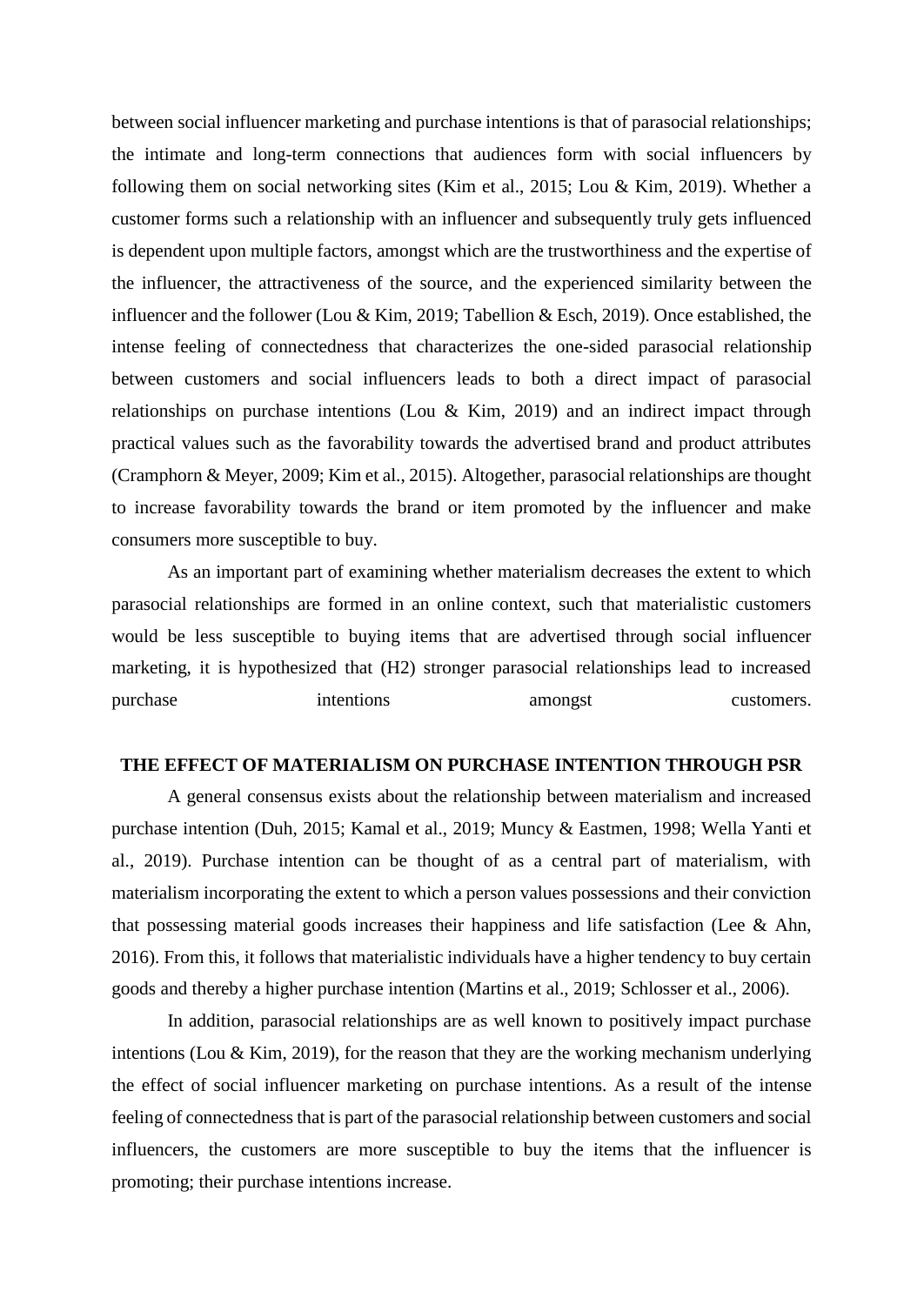However, certain subtypes of materialism are also known to have negative consequences for the social relationships of individuals (Awanis et al., 2017; Gentina et al., 2018; Kasser & Ryan, 2001; Pieters, 2013; Van Boven et al., 2010). Because of this, some materialists may be more susceptible to buy items an influencer is promoting than others. More specifically, it is hypothesized that material medicine and material measure, as opposed to material mirth, reduce the formation of parasocial relationships, such that these subtypes of materialism may in fact undermine the effectiveness of social influencer marketing in increasing purchase intentions amongst customers. This implies that material mirth is the only subtype of materialism that actually increases purchase intentions through social influencer marketing. As such, materialism may not always be bad in that it can help cut through the exposure to influencer marketing and thereby weaken the effectiveness of social influencer marketing in increasing purchase intentions.

Taken together, the aim of the current study is to examine whether certain kinds of materialism decrease the extent to which parasocial relationships are formed in an online context and thereby make materialistic customers less susceptible to the effects of social influencer marketing. The hypothesized relationships between the subtypes of materialism and the formation of parasocial relationships, as well as between parasocial relationships and purchase intentions, are graphically depicted in the conceptual model in *Figure 1* below.



*Figure 1. Conceptual model*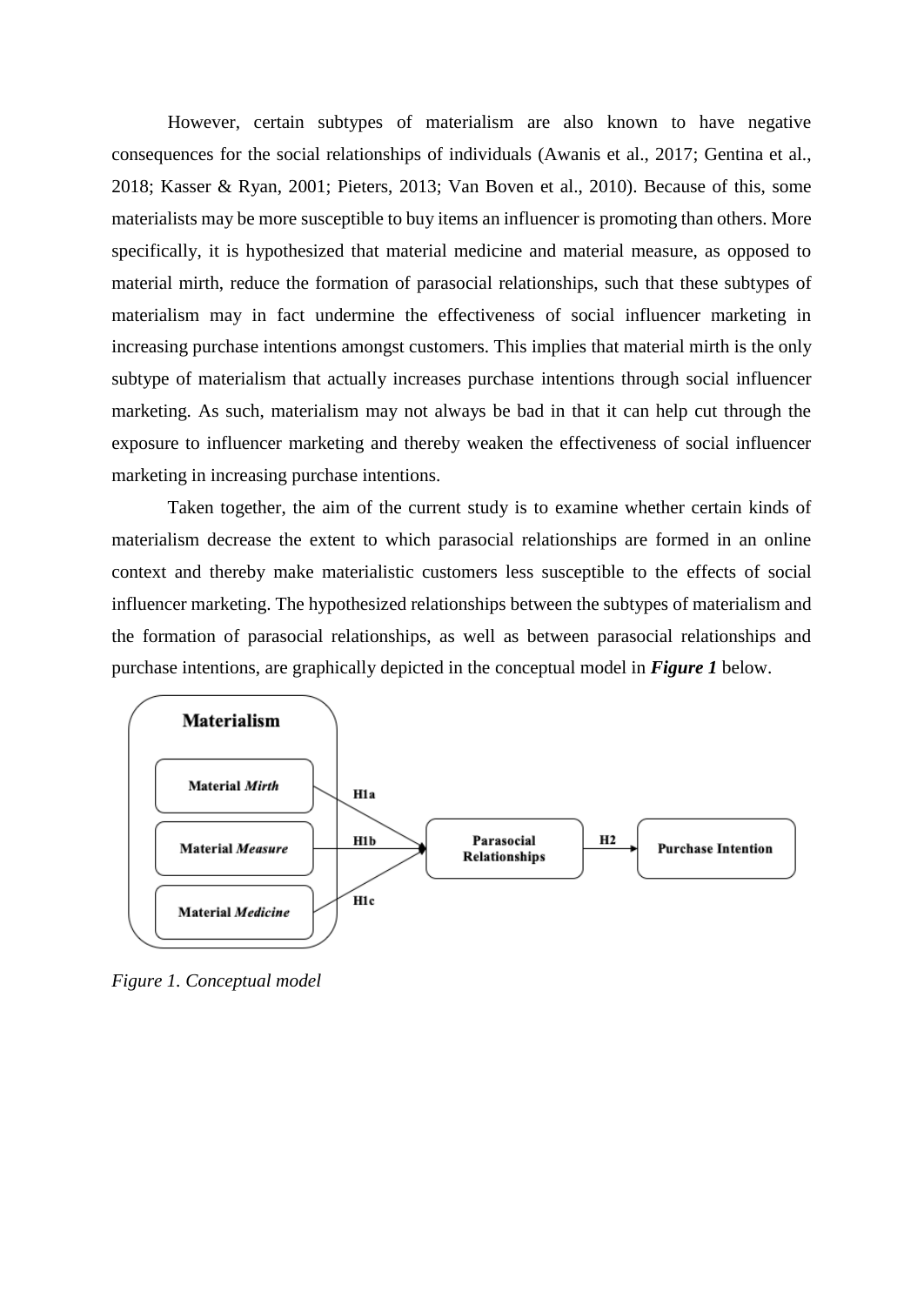#### **METHOD**

#### **Participants and design**

Adolescents aged 18-65 were recruited from the  $16<sup>th</sup>$  of April till the  $4<sup>th</sup>$  of May 2020. Because of specific circumstances, namely the COVID-19 epidemic, all respondents were targeted through online ways such as social media. To get the best sample of the population,

the respondents were asked to further spread the survey. -Participants were asked to answer a couple of 'screening questions' that divided them into different groups; participants who could recall a favorite influencer, participants who could not recall a favorite influencer but were able to recognize a famous influencer and participants who could not recall or recognize any influencer. The questions asked for this were if (1) the participant was active on social media, (2) whether the participant

| <b>Table 1</b>   Demographics of the study sample.                          |                      |                  |            |  |  |
|-----------------------------------------------------------------------------|----------------------|------------------|------------|--|--|
| <b>Measure</b>                                                              | <b>Items</b>         | <b>Frequency</b> | Percentage |  |  |
| Average social                                                              | Never                | 0                | 0          |  |  |
| media use                                                                   | Less than once a day | 0                | $\Omega$   |  |  |
|                                                                             | 1-2 times            | 3                | 4.5        |  |  |
|                                                                             | 3-5 times            | 7                | 10.6       |  |  |
|                                                                             | $6-10$               | 18               | 27.3       |  |  |
|                                                                             | $11-20$ times        | 16               | 24.2       |  |  |
|                                                                             | $21-40$ times        | 16               | 24.2       |  |  |
|                                                                             | More than 40 times   | 6                | 9.1        |  |  |
| Type of favorite                                                            | Fashion              | 24               | 36.4       |  |  |
| influencer *                                                                | Gaming               | $\tau$           | 10.6       |  |  |
|                                                                             | Health living        | 13               | 19.7       |  |  |
|                                                                             | Travel               | 16               | 24.4       |  |  |
|                                                                             | Lifestyle            | 35               | 53.0       |  |  |
|                                                                             | Food                 | 13               | 19.7       |  |  |
|                                                                             | Pets                 | $\mathbf{1}$     | 1.5        |  |  |
|                                                                             | Parenting            | 3                | 4.5        |  |  |
|                                                                             | Other                | 19               | 28.8       |  |  |
| Social media use*                                                           | YouTube              | 52               | 78.7       |  |  |
|                                                                             | Instagram            | 61               | 92.4       |  |  |
|                                                                             | Facebook             | 56               | 84.8       |  |  |
|                                                                             | Twitter              | 10               | 15.2       |  |  |
|                                                                             | Snapchat             | 39               | 59.1       |  |  |
|                                                                             | Other                | 8                | 12.1       |  |  |
| Social media used to                                                        | YouTube              | 38               | 57.6       |  |  |
| follow influencers*                                                         | Instagram            | 58               | 87.9       |  |  |
|                                                                             | Facebook             | 3                | 4.5        |  |  |
|                                                                             | Twitter              | $\overline{c}$   | 3.0        |  |  |
|                                                                             | Snapchat             | $\overline{3}$   | 4.5        |  |  |
|                                                                             | Other                | 4                | 6.1        |  |  |
| *Indicates multiple option - 'select all that apply.' With total percentage |                      |                  |            |  |  |

is following any social *exceeding 100*

influencers, and if so, (3) to fill in the name of the influencer they were able to recall. To make sure every participant was informed about what a social media influencer includes, a definition was given that was based on the definition of Lou and Kim (2019 but translated to influencers which are more known in and around the Netherlands (see *appendix*). Additionally, examples of profiles were given through four pictures which can be found in the *appendix*. Only participants older than 16 years were allowed to participate in the survey based on article 5 paragraph 1 of the 'Uitvoeringswet Algemene verordening gegevensbescherming'. A total of 133 respondents finished the survey of which 93 participants were able to recall a favorite influencer. Based on the guidelines of Lou and Kim (2019) all the named influencers that did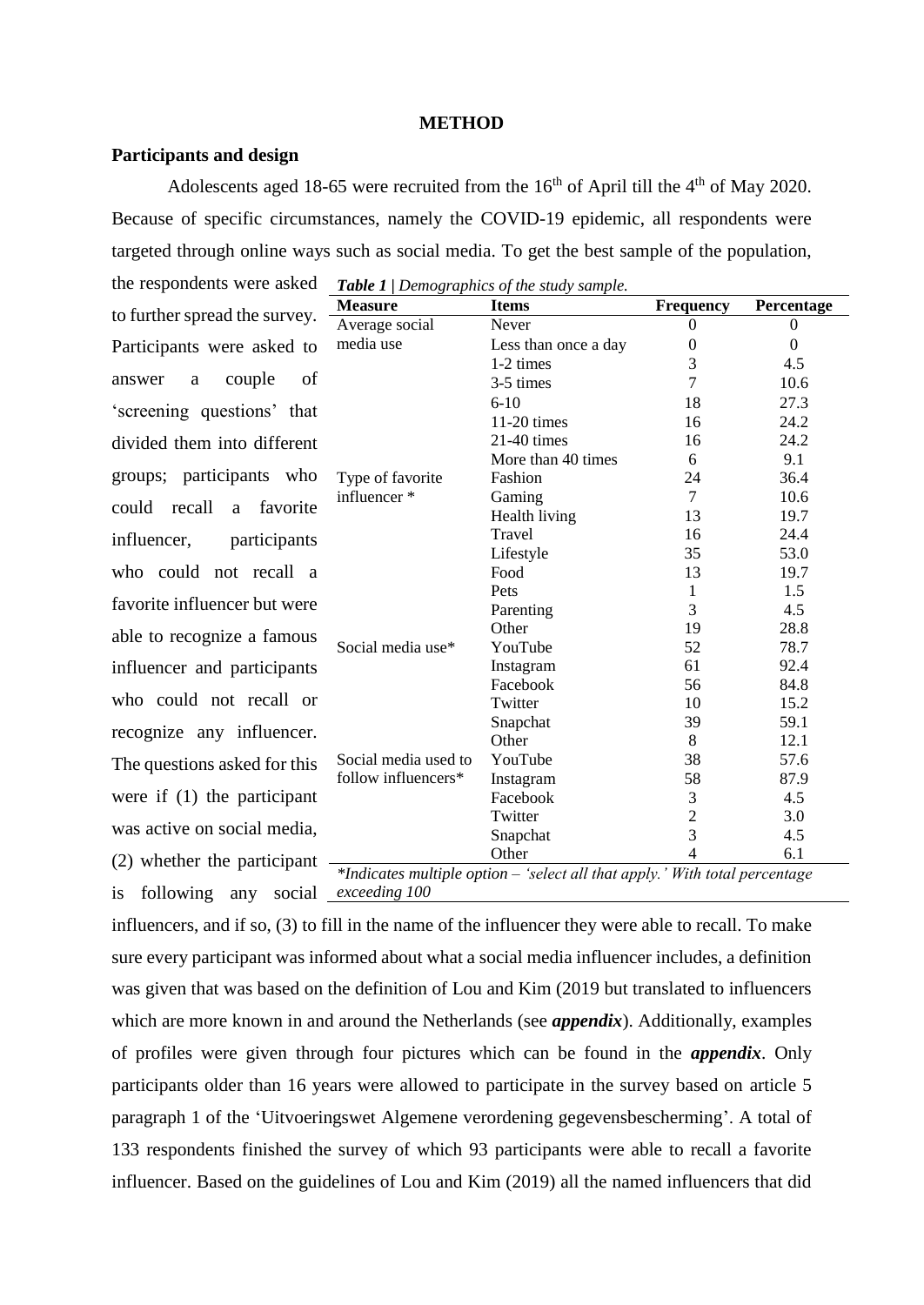not fit the definition were excluded. After excluding the cases that did not meet the definition of social media influencers and cleaning the data, 66 respondents remained plus an additional 28 participants that could not recall an influencer but were able to recognize one. For example, actors, models, and athletes were removed from the analysis. The participants had an average age of  $24.79(SD = 5.92)$ , the median time spent on social media platforms is  $11 - 20$  times per day. 92.4% of them use Instagram, with 84.8% having Facebook accounts and 78.7% using YouTube. 53% of the social media influencers are from the lifestyle domain, 36.4% from fashion, and 24.4% travel. 87.9% used Instagram to follow their favorite influencer, 57.6% used YouTube, and 4.5% used Facebook (See *Table 1* for the demographics of the study sample).

#### **Survey Procedure**

The current study aims to examine whether materialism decreases the extent to which parasocial relationships are formed in an online context and thereby making materialistic customers less susceptible to buying items that are advertised through social influencer marketing. It has done so through a survey where the concepts materialism, parasocial relationships, and purchase intention were measured.

After answering the first three screening question mentioned above, participants qualified for two different parts of the survey, the part that knew or followed a social media influencer and the part that did not. For the participants that knew or followed a social media influencer, the next question asked them to state their favorite social media influencer, what type of influencer he/she is and which social media platform they use to follow this influencer. This is a common procedure in studies focusing on parasocial relationships because the assumption is that if individuals experience parasocial relationships, they will most likely form this relationship with an influencer they consider to be their favorite (Bond, 2018). This influencer's name then was inserted into the questions regarding parasocial relationships and purchase intention. Participants then were asked questions regarding perceived parasocial relationships, purchase intention, materialism, and ended with the control variables engagement and age which measured the respondent's activity on social media and their date of birth. The survey took around 9-11 minutes to complete.

#### **MEASUREMENT**

#### **Parasocial relationships**

The next part of the survey measured the parasocial relationships the participant has formed with their favorite social influencer. The scale parasocial relationships is measured with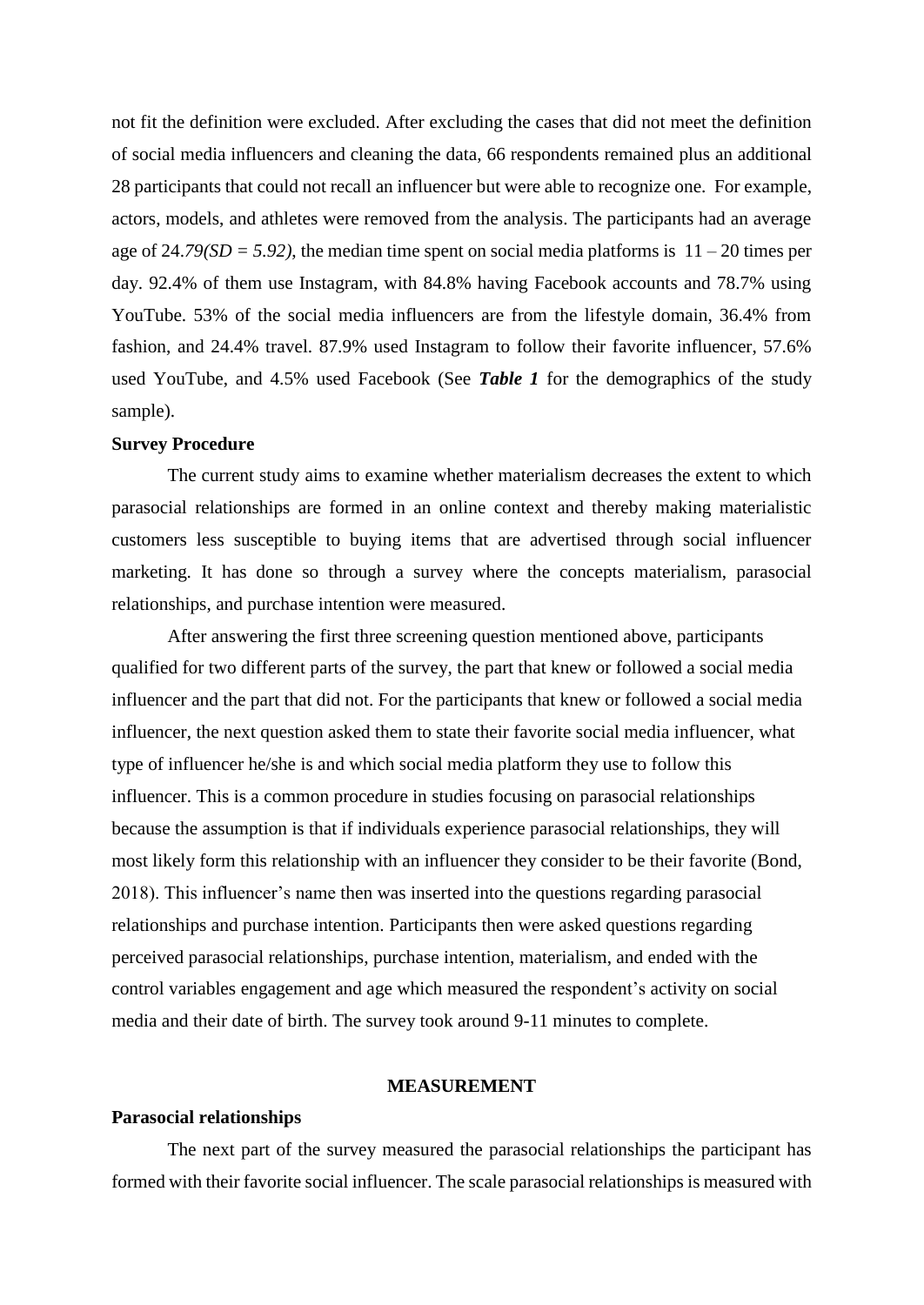13 randomized items as developed by Rosean and Dibble (2016), through a 5-point Likert scale. These items were based on the study of Hartman, Stuke, and Daschman (2008), which looked into the parasocial relations that are formed with racecar drivers. The first item of this questionnaire, originally meant to assess participants' attitudes towards race car drivers, was transformed into an item asking respondents for their favorite social influencer instead, as mentioned in the introduction of the survey. The remaining 12 items were answered based on the chosen influencer and include '[favorite influencer] makes me feel comfortable, as if I am with a friend', 'I look forward to seeing his/her posts', and 'I see he/she as a natural, down-toearth person'. The full list of measurements can be found in *Table 2*. All the items are randomized and forced response. The scale has been validated in earlier studies with a Cronbach's alpha of .93 (Lou & Kim, 2019)

#### **Purchase intentions**

After assessing the extent to which parasocial relationships have been formed, 3 items of purchase intention were measured with the items used by Lou and Kim (2019) that build on the first item of the previous scale ('*Who is your favorite influencer?*') and were again measured through a 5-point Likert scale. This scale included items like 'Likely to buy certain products because of his/her posts' and 'Probable that I may purchase the products/brands that he/she has promoted if I happen to need one' and are randomized and forced response in the survey. The full list of measurements can be found in *Table 2*. Previous studies have validated this scale with a Cronbach's alpha of .89 (Lou & Kim, 2019).

#### **Materialism**

Subsequently, materialism and its three subtypes were measured with the 18-items Richins and Dawson (1992) instrument through a 5-point Likert scale. Material mirth was measured through 7 items, including 'I usually buy only the things I need' (reversed), 'Buying things gives me a lot of pleasure', and 'I like a lot of luxury in my life'. The Cronbach's alpha of this scale was between .71 and .75 over three different surveys (Richins & Dawson, 1992). Material medicine was measured through 5 items including 'I have all the things I really need to enjoy' (reversed), 'My life would be better if I owned certain things I do not have', and 'I would be happier if I owned nicer things'. The Cronbach's alpha for this scale was between .73 and .83 (Richins & Dawson, 1992). Material Measure was measured through 6 items including 'I admire people who own expensive homes, cars, and clothes', I like to own things that impress people', and 'I do not pay much attention to material objects other people own'. The full list of measurements can be found in *Table 2*. Previous studies have found a Cronbach's alpha for this scale of between .74 and .78 (Richins & Dawson,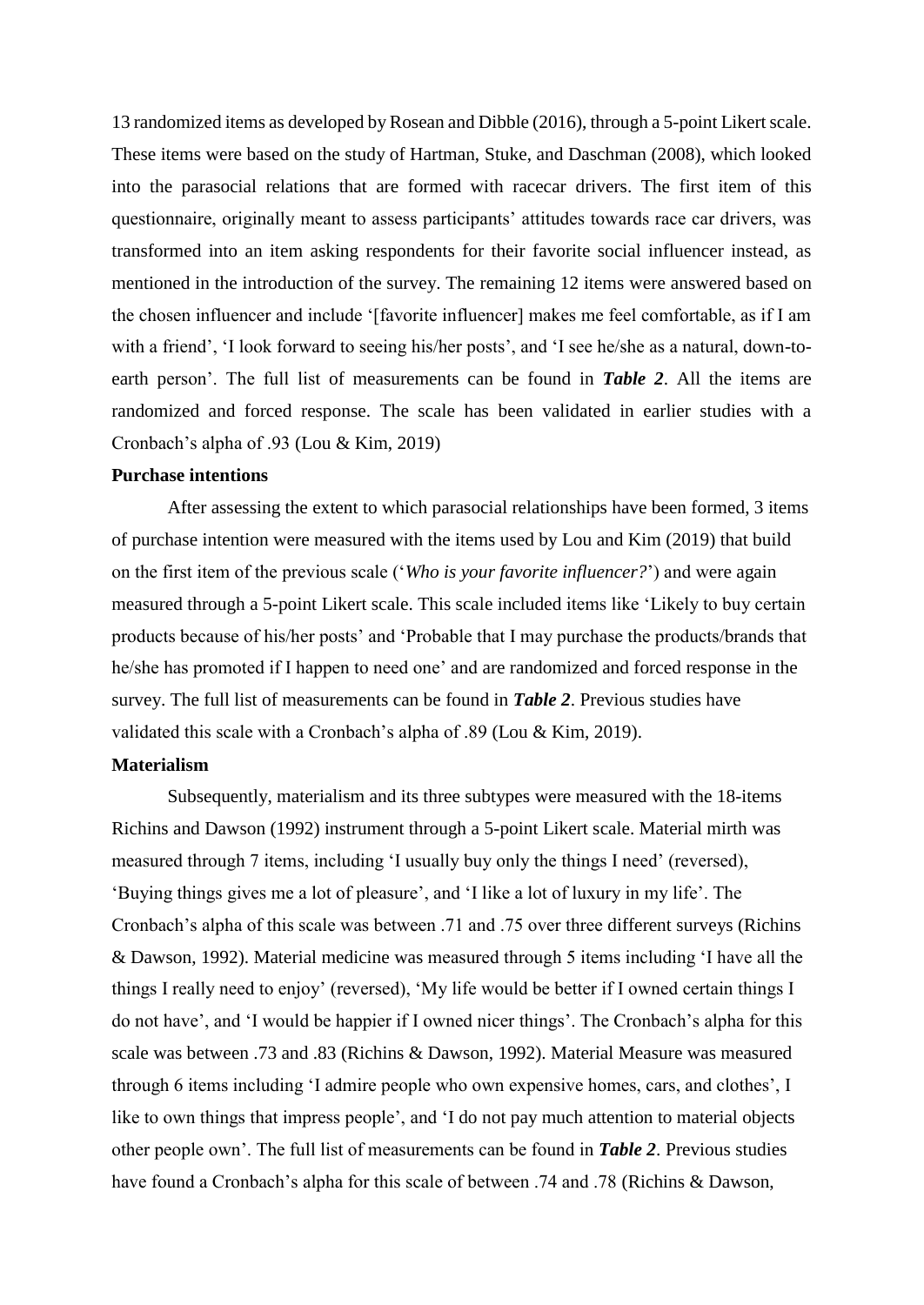1992). All 18 items of the three different types of materialism are randomized and forced response in the study. The overall Cronbach's alpha that previous studies found for the scale of materialism were between .80 and .88 (Richins & Dawson, 1992). *Table 2* presents detailed information about the items and the means.

## **Participants without a favorite influencer**

Participants who did not have a favorite influencer were asked if they used social media. If they did, they were asked if they recognized any of the following influencers: MrBeast, Pewdiepie, Casey Neistat, KSI, Logan Paul, Anna Nooshin, Enzo Knol, Monica Geuze, Yara Michels, Dylan Haegens, Brad Lau, Rosanna Pansino, Laura Vitale, Kwebbelkop, Gamemeneer, Toysreview Ryan, Ninja, Michelle Lewin, Joe Wicks, Calsnape, Daniel Kordan, Janni Olsson Delér, Oliver Proudlock, Chiara Ferragni, Julia Hengel, Negin Mirsalehi, Jiff Pom, Loki the Wolfdog, Nala the Cat, Juniper the Fox, Doug the Pug, Ilana Wiles, Heather Armstrong, and other. They were given a maximum of 15 influencers (including other) based on the question which genre of social media they were or would be most interested in (fashion, gaming, health living, travel, lifestyle, food, pets, parenting, other). An image was used with the name and pictures of these influencers for extra clarification. The influencers mentioned above form a diverse group of well-known YouTubers and Instagrammers from around the world and some influencers that are specifically famous in the Netherlands because most participants are expected to be from the Netherlands. If any of these influencers were selected, this name would then be used in the parasocial relationships and purchase intention questions that followed. The survey ended with the materialism items and the control variables.

The participants who did not know any influencer or did not use social media were asked why they were not following any social influencer or did not use social media. After this question, they proceeded with the questions about materialism and the control variables. **Ethics**

The survey started with information about the goal of the current study and where the data will be used for. Participants were informed about their confidentiality and how their information will be used. All their information has been anonymized, and the participants were able to withdraw from the survey at any moment to avoid any risk of harm. As stated earlier, only participants that were older than 16 years old could participate, and therefore participants younger than 16 years were asked to leave the survey. After this information, the participants were asked for consent. An email address for contact was also noted if participants had any questions or remarks about the survey.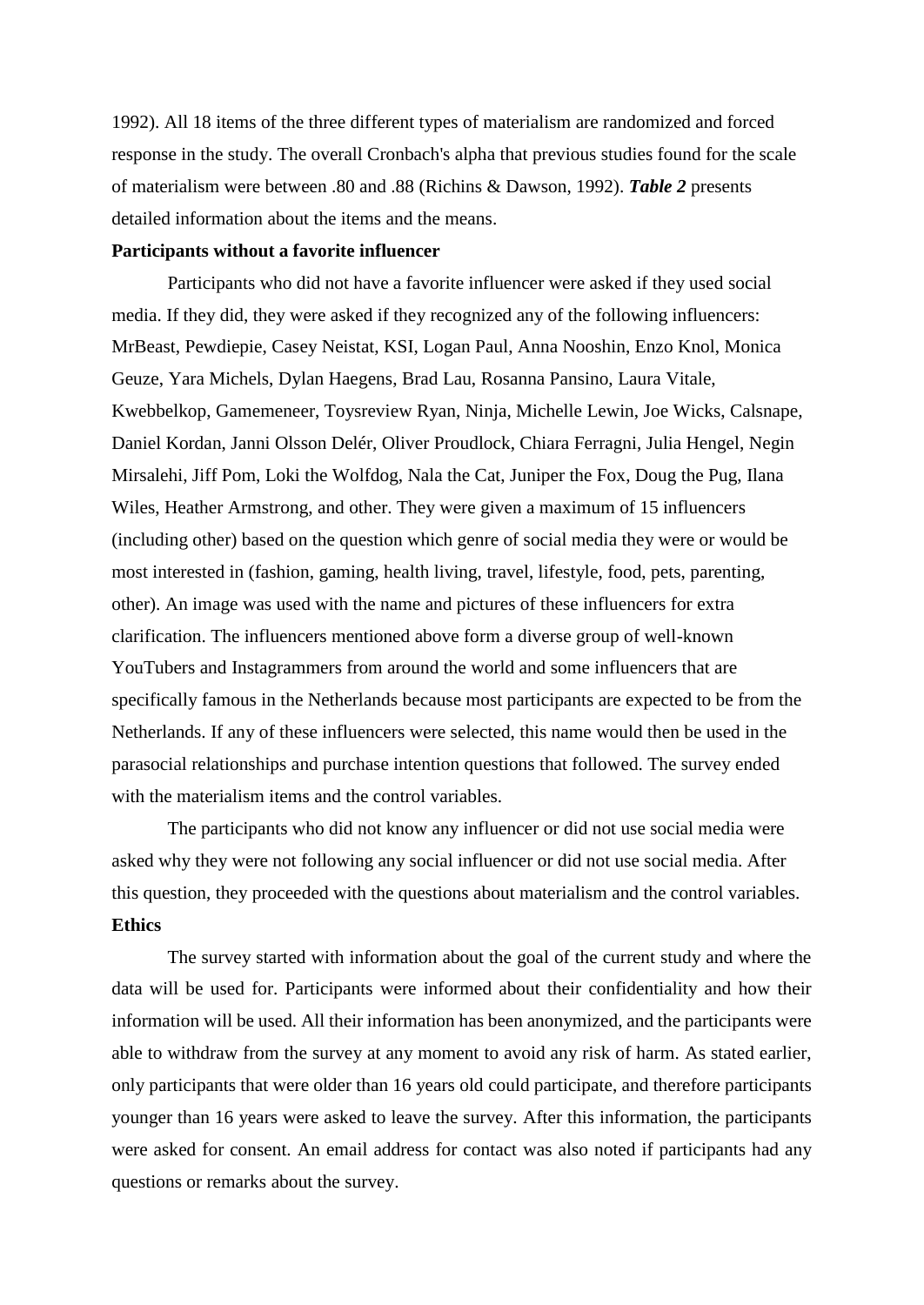*Table 2 | Descriptives of the measurements.*

| <b>Constructs</b><br>(M, SD) | <b>Items</b>                                                                                                              | <b>Mean</b> | <b>SD</b> |
|------------------------------|---------------------------------------------------------------------------------------------------------------------------|-------------|-----------|
| Parasocial                   | PSR_1: [Favorite influencer] makes me feel comfortable, as if I am with a friend                                          | 2.77        | 1.04      |
| Relationships<br>(2.77, .79) | PSR_2: I would love to meet [Favorite influencer] in person                                                               | 2.80        | 1.21      |
|                              | PSR_3: [Favorite influencer] would fit in well with my group of friends                                                   | 2.88        | 1.13      |
|                              | PSR_4: I would invite [Favorite influencer] to my party                                                                   | 2.73        | 1.22      |
|                              | PSR_5: [Favorite influencer] is the kind of persona I would like to play/hang out with                                    | 2.65        | 1.05      |
|                              | PSR_6: If [Favorite influencer] lived in my neighborhood we would be friends                                              | 2.76        | .86       |
| Purchase<br>Intention        | PI 1: Likely to buy certain products because of [Favorite influencer's] posts                                             | 3.20        | 1.24      |
| (2.88, 1.08)                 | PL_2: Possible that I will visit some online stores or actual stores because of [Favorite]                                | 2.67        | 1.31      |
|                              | influencer's] post                                                                                                        |             |           |
|                              | PI_3: Probable that I may purchase the products/brands that [Favorite influencer] has<br>promoted if I happen to need one | 2.79        | 1.21      |
| Material                     | Mirth_1: I usually buy only the things I need                                                                             | $3.40*$     | 1.24      |
| Mirth<br>(3.32, .803)        | Mirth_2: I try to keep my life simple, as far as possessions are concerned                                                | $3.38*$     | .86       |
|                              | Mirth_3: I put less emphasis on material things than most people I know                                                   | $3.18*$     | .89       |
| Material<br>Medicine         | Medicine 1: My life would be better if I owned certain things I don't have                                                | 3.23        | 1.08      |
| (3.09, .901)                 | Medicine 2: I'd be happier if I could afford to buy more things                                                           | 2.92        | 1.04      |
|                              | Medicine 3: It sometimes bothers me quite a bit that I can't afford to buy all the things I'd like                        | 3.11        | 1.15      |
| Material<br>Measure          | Measure_1: I admire people who own expensive homes, cars, and clothes.                                                    | 3.79        | 1.12      |
| (3.74, .71)                  | Measure_2: Some of the most important achievements in life include acquiring material                                     | 3.82        | 1.01      |
|                              | possessions.                                                                                                              |             |           |
|                              | Measure 3: I don't place much emphasis on the amount of material objects people own as a                                  | $3.89*$     | .83       |
|                              | sign of success.                                                                                                          |             |           |
|                              | Measure_4: The things I own say a lot about how well I'm doing in life                                                    | 3.42        | 1.04      |
|                              | Measure_5: I like to own things that impress people                                                                       | 3.77        | 1.02      |
|                              | Measure 6: I don't pay much attention to the material objects other people own                                            | $3.73*$     | 1.06      |

*\*Based on the reversed scores*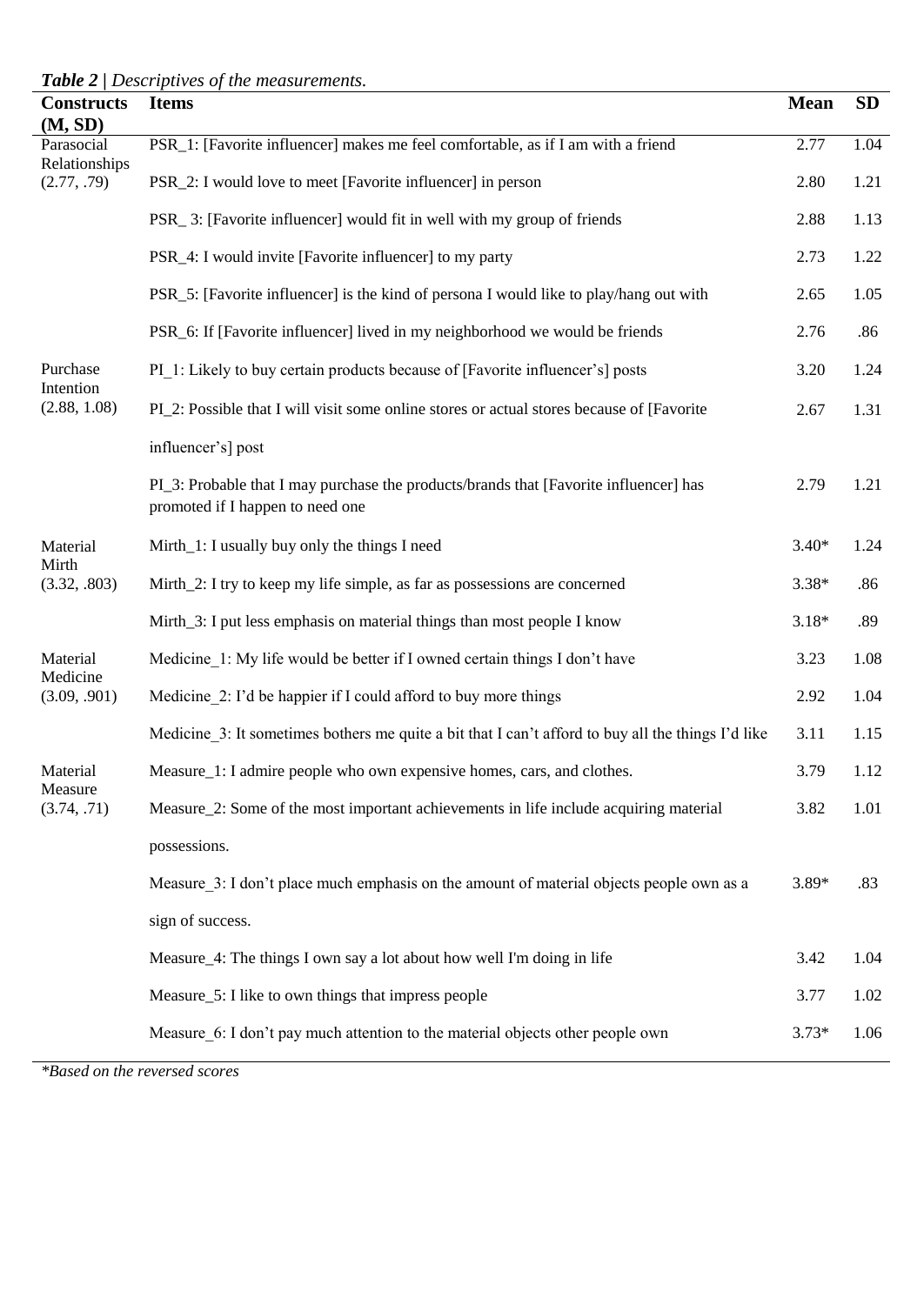#### **RESULTS**

## **Measurement validation**

A confirmatory factor analysis was performed to measure the different scales of the study. To increase the Cronbach's  $\alpha$  of the different scales, items that had low communalities and/or cross-loaded were removed. A total of 6 materialism and PSR items were removed. This led to the new Cronbach's α of the different constructs to be above the acceptable tress hold based on Fields (2013) of .70 (see *Table 3*). The loadings ranged from .531 to .912 (see *Table 3*).

| <b>Constructs</b>        | <b>Items</b>           | Loadings | Cronbach's |  |
|--------------------------|------------------------|----------|------------|--|
|                          |                        |          | $\alpha$   |  |
| Parasocial               | $PSR_1$                | .591     | .813       |  |
| relationships            | PSR <sub>2</sub>       | .563     |            |  |
|                          | $PSR_3$                | .667     |            |  |
|                          | PSR 4                  | .546     |            |  |
|                          | PSR 5                  | .912     |            |  |
|                          | $PSR_6$                | .685     |            |  |
| Purchase intention       | $PL_1$                 | .892     | .830       |  |
|                          | $PI_2$                 | .630     |            |  |
|                          | $PL_3$                 | .858     |            |  |
| Materialism              |                        |          | .837       |  |
| Material Mirth           | Mirth 1                | .751     | .708       |  |
|                          | Mirth_2                | .737     |            |  |
|                          | Mirth 3                | .560     |            |  |
| <b>Material Medicine</b> | Medicine_1             | .782     | .765       |  |
|                          | Medicine_2             | .772     |            |  |
|                          | Medicine <sub>_3</sub> | .624     |            |  |
| <b>Material Measure</b>  | Measure_1              | .773     | .789       |  |
|                          | Measure_2              | .589     |            |  |
|                          | Measure_3              | .531     |            |  |
|                          | Measure_4              | .614     |            |  |
|                          | Measure_5              | .650     |            |  |
|                          | Measure <sub>6</sub>   | .564     |            |  |
|                          |                        |          |            |  |

*Table 3 | Reliability analysis of measurement items*.

### **Regression analysi**s

A hierarchal linear regression was performed to test the first three hypotheses controlled by a control variable, namely age. Results indicated that the model had a good fit in both step 1 (only control variable) and step 2 of the hierarchal regression  $(F (1, 65) = 6.996, p = .010)$ and F( 4, 65) = 8.835,  $p < .001$ ). Multicollinearity is analyzed through the multicollinearity statistics (see *Table 4*). The tolerances for all variables were above the set margins of bigger than .20 and smaller than 10 based on Fields (2013), making collinearity not a problem for this *Table 4 | Output hierarchal regression analysis*

| analysis.                                                                                               | <b>Table 4</b>   Output hierarchal regression analysis |        |      |        |                  |              |
|---------------------------------------------------------------------------------------------------------|--------------------------------------------------------|--------|------|--------|------------------|--------------|
|                                                                                                         |                                                        | b      | SE B | ß      | $\boldsymbol{P}$ | Collinearity |
| Homoscedasticity                                                                                        |                                                        |        |      |        |                  | tolerance    |
| was analyzed by                                                                                         | Step 1                                                 |        |      |        |                  |              |
|                                                                                                         | Constant                                               | 12.55  | 2.59 |        | $P = .001$       |              |
| the scatterplot and                                                                                     | Age                                                    | .27    | .10  | .31    | $P = .001$       | 1.00         |
| showed no clear                                                                                         | Step 2                                                 |        |      |        |                  |              |
|                                                                                                         | Constant                                               | 3.41   | 3.54 |        | $P = 338$        |              |
| which<br>pattern                                                                                        | Age                                                    | .16    | .09  | .18    | $P = .098$       | .90          |
| indicated<br>that                                                                                       | <b>Material Mirth</b>                                  | $-.68$ | .32  | $-.29$ | $P = .037$       | .57          |
|                                                                                                         | <b>Material Measure</b>                                | .57    | .15  | .47    | $P = .001$       | .69          |
| there<br>was<br>no                                                                                      | <b>Material Medicine</b>                               | .65    | .23  | .35    | $P = .007$       | .68          |
| <i>Note:</i> $R^2 = .10$ for Step 1; $\Delta R^2 = .33$ for Step 2 ( $P < .001$ )<br>heteroscedasticity |                                                        |        |      |        |                  |              |

(See **Appendix**). The control variable age did explain only a small part of the variance (R<sup>2</sup>)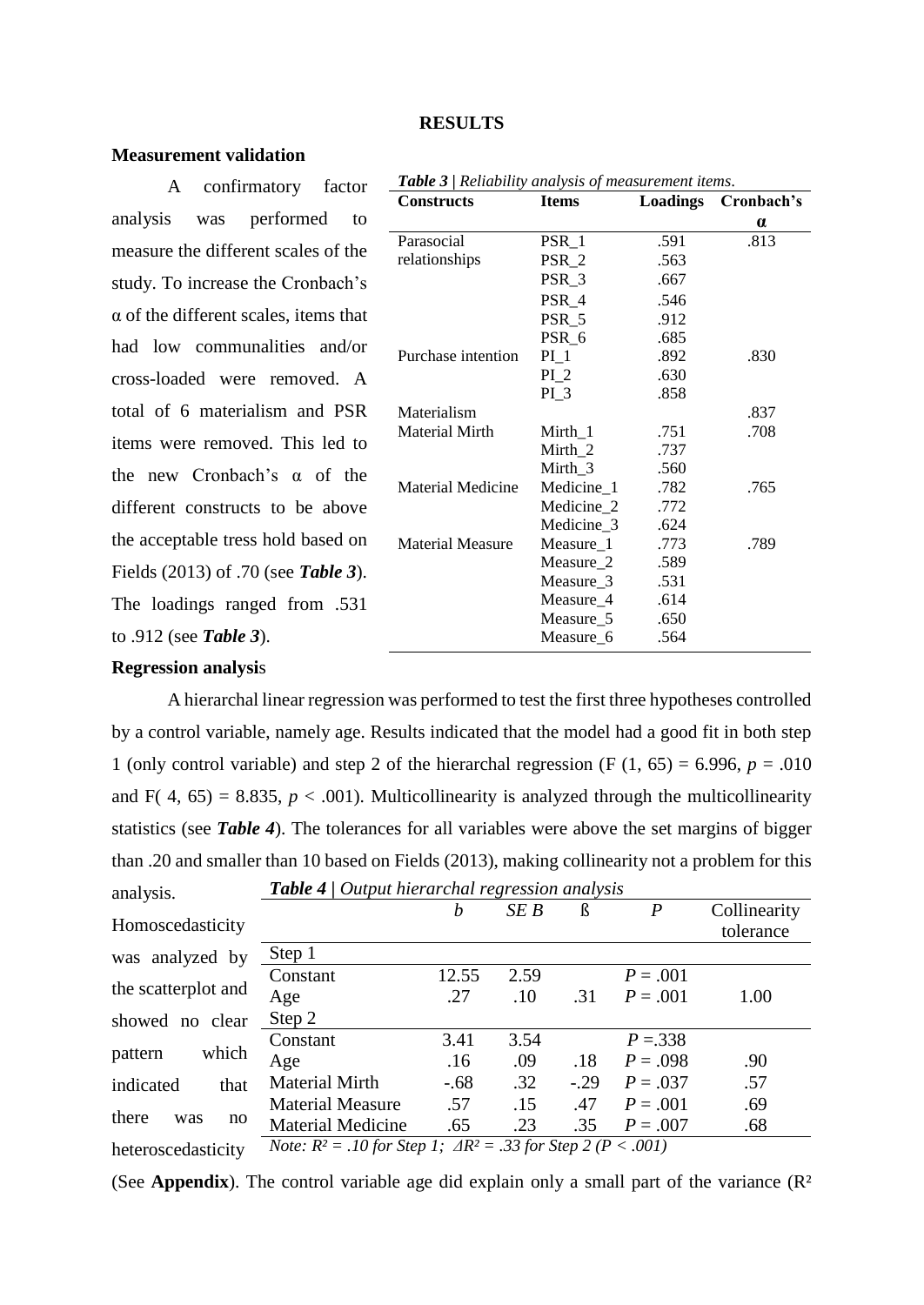$= .10, F(1, 65) = 6.996, p = .010$ . When material mirth, medicine and measure were included in the model, the explained variance increased with .33 to .37 ( $\mathbb{R}^2$  = .37,  $\mathbb{F}$ (4, 65) = 8.835, *p* < .001). As stated earlier, the ANOVA of step 2 of the model indicated that the model had a good fit  $(F(4, 65) = 8.835, p < .001)$ . H<sub>1</sub>a hypothesized that material medicine would relate negatively to the strength of the parasocial relationships between individuals and the influencers they are following. Results indicated that material medicine did indeed have a significant influence on parasocial relationships. However, this relationship was positive instead of negative ( $\beta = .37$ ,  $p = .007$ ) and therefore h1a was not supported. H1b hypothesized that material measure would relate negatively to the strength of the parasocial relationships between individuals and the influencers they are following. Like material medicine, material measure had a significant negative relationship with PSR  $(β = .47, p < .001)$  and therefore also h1b was not supported. H1c hypothesized that material mirth would relate positively to the strength of the parasocial relationships between individuals and the influencers they are following. Material mirth had a negative relationship with PSR  $(6 = -0.29, p = 0.037)$  and therefore also h1c was not supported. The power for this regression analysis was .99 and was calculated with G\*Power (Faul, Erdfelder, Buchner, & Lang, 2009).

A simple linear regression was performed to test the second hypothesis, namely the relationship between PSR and purchase intention. Results indicated that the model had a good

fit (F  $(1, 65) = 5.216, p = .026$ ) The tolerance of multicollinearity for PSR was above the set margins (see *Table 5*), making collinearity

|                                         |     |        | <b>Table 5</b>   Output simple regression analysis |              |
|-----------------------------------------|-----|--------|----------------------------------------------------|--------------|
|                                         |     | - SE B |                                                    | Collinearity |
|                                         |     |        |                                                    | tolerance    |
| Constant $5.23$                         |     | 1.53   | $P = 0.01$                                         |              |
| <b>PSR</b>                              | .18 | .08    | .28 $P = .026$                                     |              |
| <i>Note:</i> $R^2 = .08$ ( $P = .026$ ) |     |        |                                                    |              |
|                                         |     |        |                                                    |              |

not a problem for this analysis. Homoscedasticity was analyzed by the scatterplot and showed no clear pattern which indicated that there was no heteroscedasticity (See **Appendix**). PSR explained only a small part of the variance  $(R^2 = .08, F(1, 65) = 5.216, p = .026)$ . H2 hypothesizes that stronger parasocial relationships lead to increased purchase intentions amongst customers. Results indicated that PSR did have a significant influence on purchase intention ( $\beta = 0.28$ ,  $p = 0.026$ ). Therefore, h2 was supported. *Figure 2* summarizes the significant relationships between the variables. The power for this regression analysis was only .66 and was calculated with G\*Power (Faul, Erdfelder, Buchner, & Lang, 2009).

Additionally, the current study also investigated the differences between participants that could recall a social influencer and the participants that could not recall a social influencer but were able to recognize a social influencer. A hierarchal linear regression was performed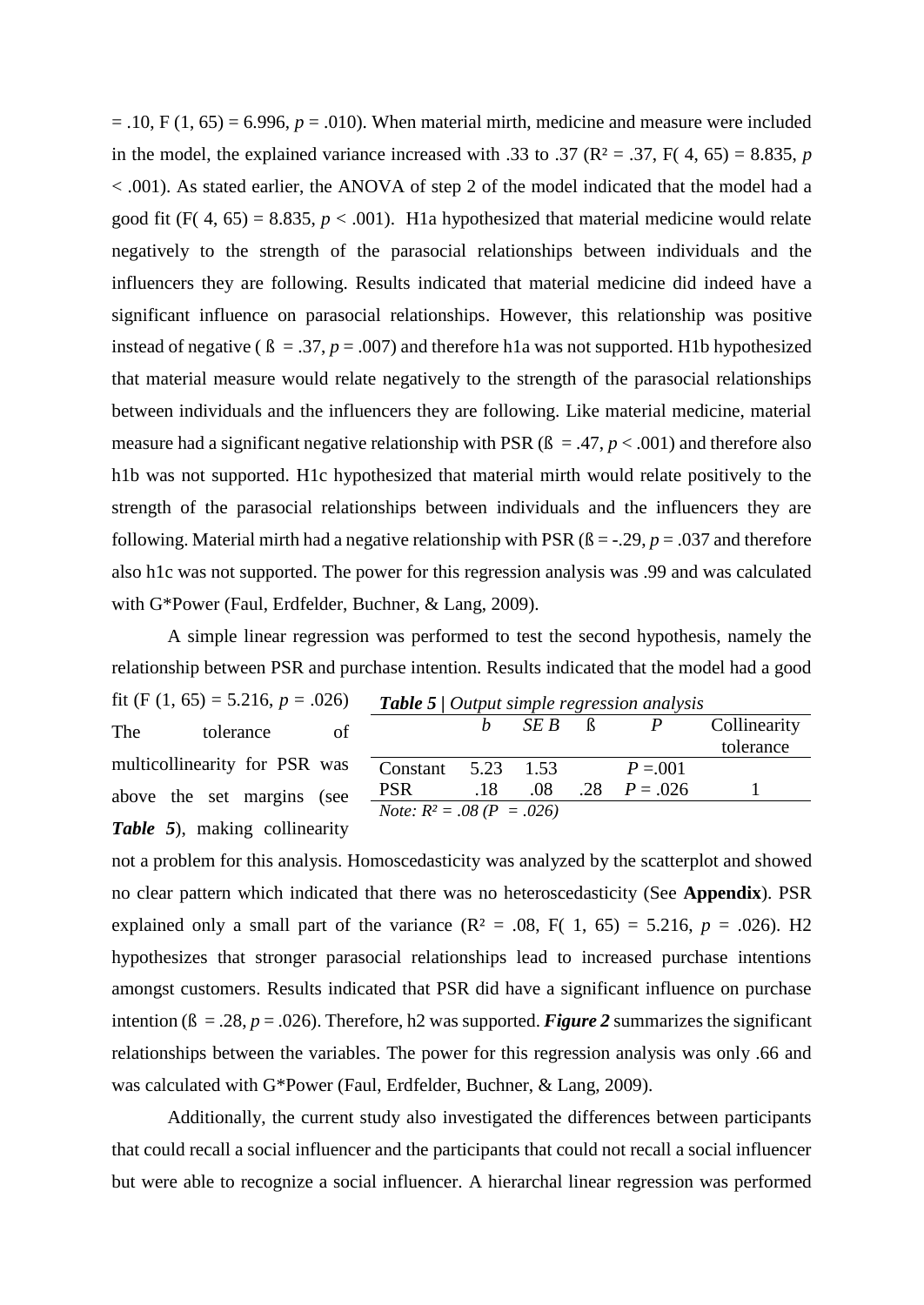for the latter group and compared to the former group. Results indicated that the model did not have a good fit in both step 1 (only control variable) and step 2 of the hierarchal regression (F  $(1, 25) = 3.594$ ,  $p = .070$  and F( 4, 25) = 1.280,  $p = .309$ ). The outcomes that came with the regression (all independent variables non-significant,  $R^2 = .20$ ,  $F(4, 25) = 1.280$ ,  $p = .309$ ) were therefore not useable. Interestingly, the group that could not recall but were able to recognize famous influencers scored higher on PSR than people who could recall a social influencer. An independent samples t-test was performed to look at this difference in means and if this difference was significant. On average, participants that could not recall but were able to recognize famous influencers scored higher in PSR ( $M = 3.79$ ,  $SE = .20$ ), than those that were able to recall a social influencer ( $M = 2.77$ ,  $SE = .10$ ). This difference, 1.02, was significant  $t(92) = -4.680$ ,  $p < .001$  and represented a medium-sized effect,  $d = 0.59$ . The same test was done for purchase intention. On average participants that could not recall but could recognize famous influencers scored higher on purchase intention ( $M = 4.25$ ,  $SE = .23$ ), than those that were able to recall a social influencer ( $M = 2.88$ ,  $SE = .13$ ). This difference, 1.37, was significant  $t(92) = -5.404$ ,  $p < .001$  and represented a medium-sized effect,  $d = 0.491$ .



## **DISCUSSION**

While materialism is a topic which is heavily researched (Chia, 2010; Duh, 2015; Schaefer, Hermans, & Parker, 2004; Duh, 2015; Kamal, Chu, & Pedram, 2019; Muncy & Eastmen, 1998; Wella Yanti, Martini, & Sapta, 2019), research regarding different forms of materialism and their impact on social relationships is still sparse (Pieters, 2013). This study aimed to advance the existing literature by finding out which influence the three different types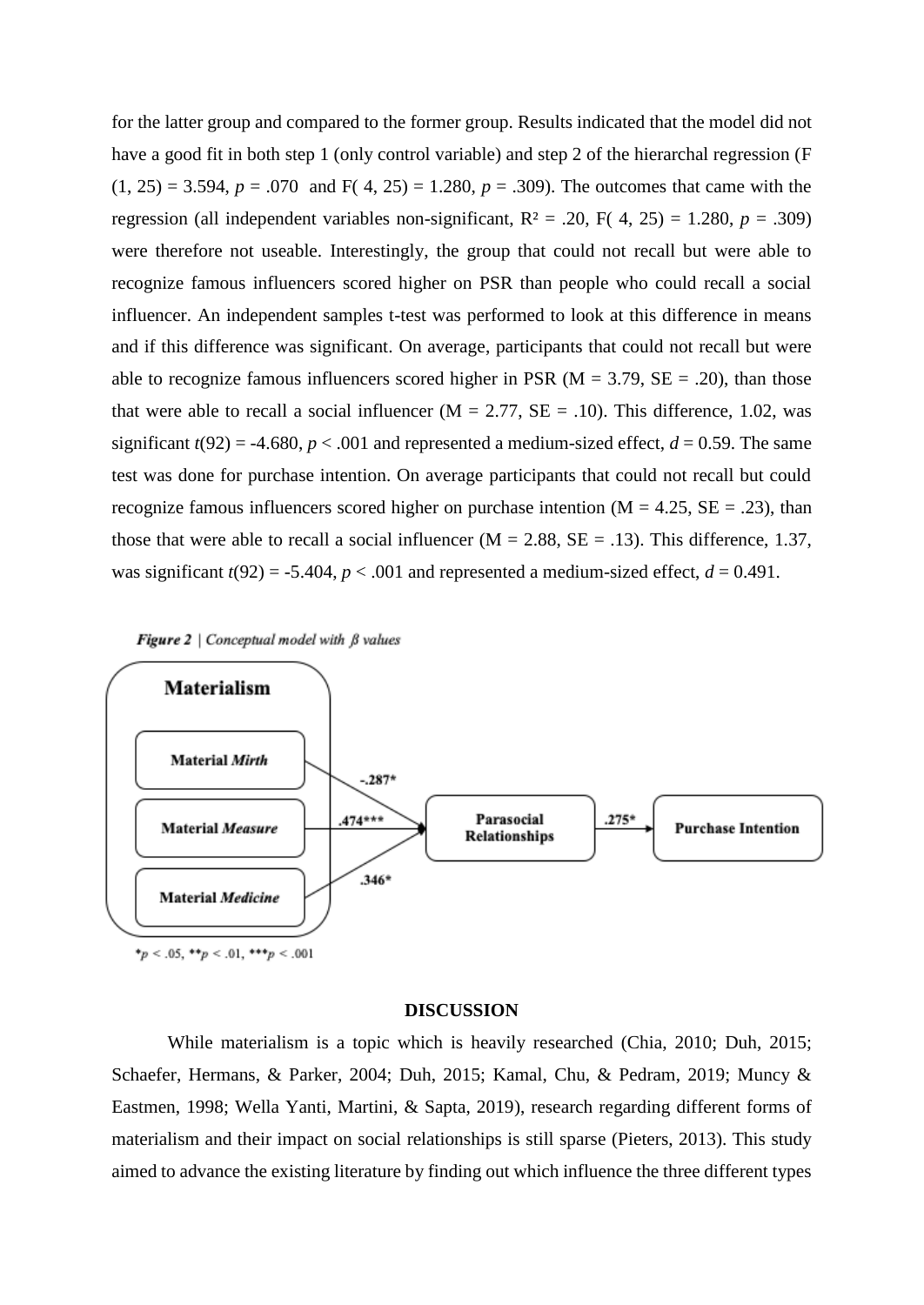of materialism have on parasocial relationships. The findings of the current study revealed that material measure and material medicine are positively related to PSR, while material mirth is negatively related to PSR. These three subtypes play an important role in forming PSR with explained variance higher than thirty percent. PSR on its turn shows to have a positive relationship with purchase intention. Additionally, participants who were able to recognize but not recall a social influencer scored higher on both PSR and purchase intention than the participants who were able to recall a social influencer. The major findings of this study are elaborated below.

#### **Differential effect of subtypes materialism**

The first major finding of the current study contains the positive effect material measure and material medicine have on parasocial relationships. These findings oppose previous research that found materialism to have negative consequences for relationships of individuals (Awanis et al., 2017; Gentina et al., 2018; Kasser & Ryan, 2001; Pieters, 2013; Van Boven et al., 2010). Only material mirth showed a negative effect on PSR, however, this form of materialism was the only form that is not known for having negative consequences for relationships of individuals and therefore also opposes this research and the hypothesis. It can be explained that the negative consequences of materialism on social relationships do not hold up for parasocial relationships. In the case of parasocial relationships, it is the comparison of one's self with influencers that have obtained the idealized status and future that form the reason for people to start forming relationships with this influencer. In the mind of the follower, this influencer is happier or more successful because he/she obtained more possessions. This is further explained by the results, people that defined success based on possessions (measure), as well as people who use acquisition as the pursuit of happiness (medicine), showed to have a positive significant effect on PSR. These two subtypes are characterized by people that compare their own's future and possessions with other people's 'more successful' future and possessions. Opposingly, people that seek possessions for material mirth are not motivated by extrinsic factors and showed to have a negative significant relationship with PSR. These findings add to the research about the antecedents of PSR and reaffirm Pieter's (2013) statement that materialism should be looked at as different subtypes instead of as just one item to prevent the masking of underlying relationships.

## **Influence of PSR on purchase intention**

The second major finding of this study relates to the relationship of PSR with purchase intention. Like stated earlier, comparing one's self with other people that have obtained the idealized status and future form the reason for these people to start following and forming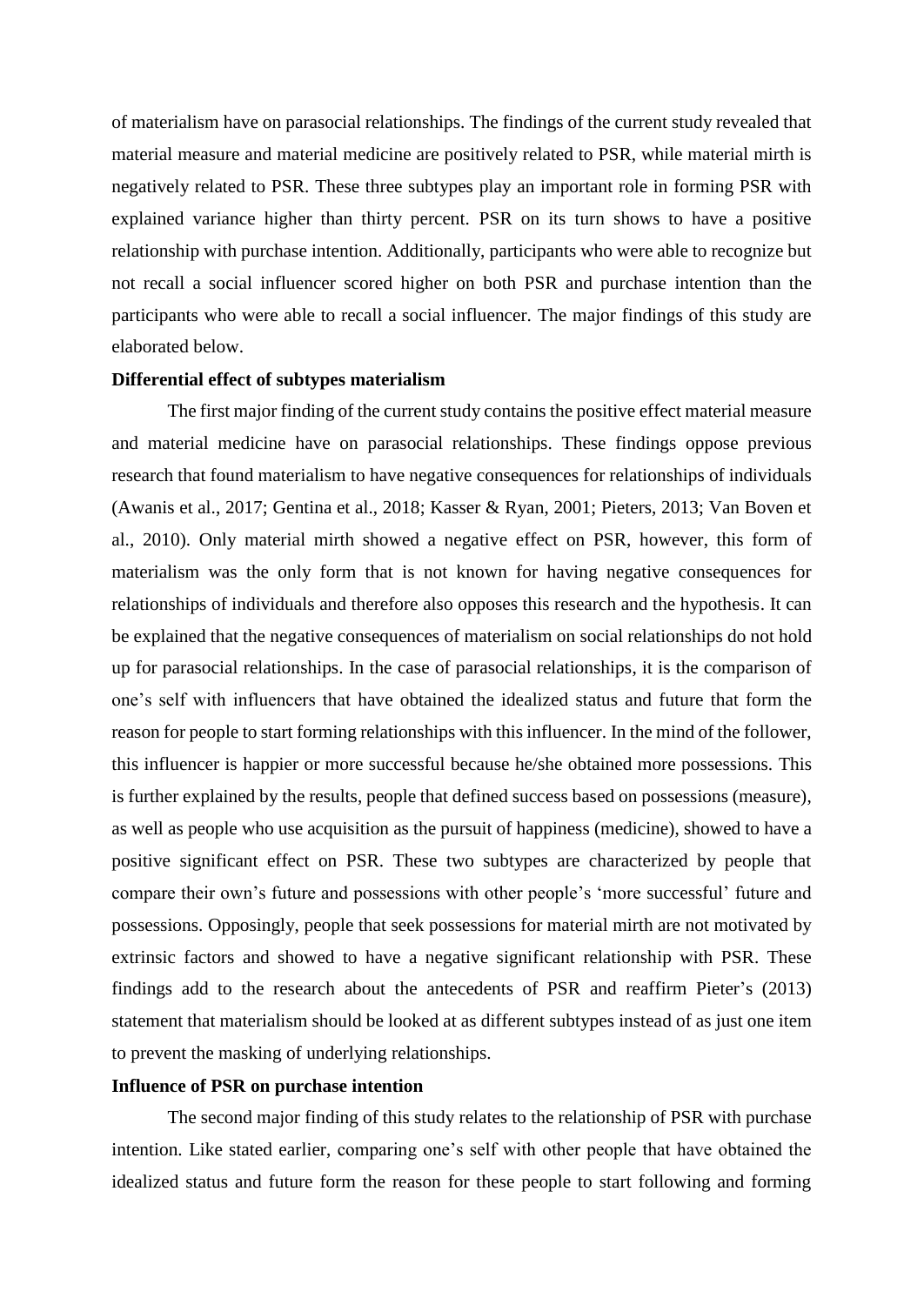relationships with this person. Nowadays, with the presence of social media, influencers play an important role as these idealized persons. In the mind of the follower, this influencer is happier or more successful because he/she obtained more possessions. Their goal of acquiring more possessions to obtain this idealized future leads to an increase in willingness to buy and therefore an increase in purchase intention. This is further explained by the results that showed PSR to have a positive significant influence on purchase intention. This finding replicates the effect of PSR on purchase intention from previous research (Cramphorn & Meyer, 2009; Kim et al., 2015: Lou & Kim, 2019).

## **The difference in recall and recognition**

Additionally, results indicated that participants that could not recall a favorite influencer but were able to recognize famous influencers scored higher on PSR and purchase intention. This contradicts the statement of Bond (2018) who stated that people who experience PSR will most likely have PSR with the favorite influencer they could recall. A possible explanation is that famous influencers that are easily recognizable evoke more PSR and purchase intention than the influencers that people can recall. A side note to this result is that the sample for these specific participants was small  $(N=28)$ . Future research could dive further into this because current studies mainly focus on people that are able to recall an influencer.

#### **Practical implications**

The findings of this study add to the existing literature concerning the relatively new topic of online influencer marketing as it explains the relationship of materialism with purchase intention through PSR. More in-depth research about this topic helps the marketers in forming a better understanding of the process of influencer marketing and what aspects should be focused on. This study gives more information about which role materialism plays in forming parasocial relationships and therefore how it can affect influencer marketing. It gives a clearer image of which people are more susceptible to this form of marketing. As stated earlier, people who value material possessions by measure of success or medicine for happiness form more parasocial relationships than people who experience material mirth. Extrinsic motivators like the comparison of a follower's possessions or status with that of an influencer form the main reason for them to start forming theses parasocial relationships with the influencer. Investing in influencers that have acquired a lot of possessions or are described as successful seems to be the key to increasing PSR when it comes to materialistic people. These findings can help marketers make influencer marketing more efficient and therefore make people more susceptible to buy and thus increasing purchase intention which is the eventual goal of marketing. Additionally, it might be interesting to look at using the more recognizable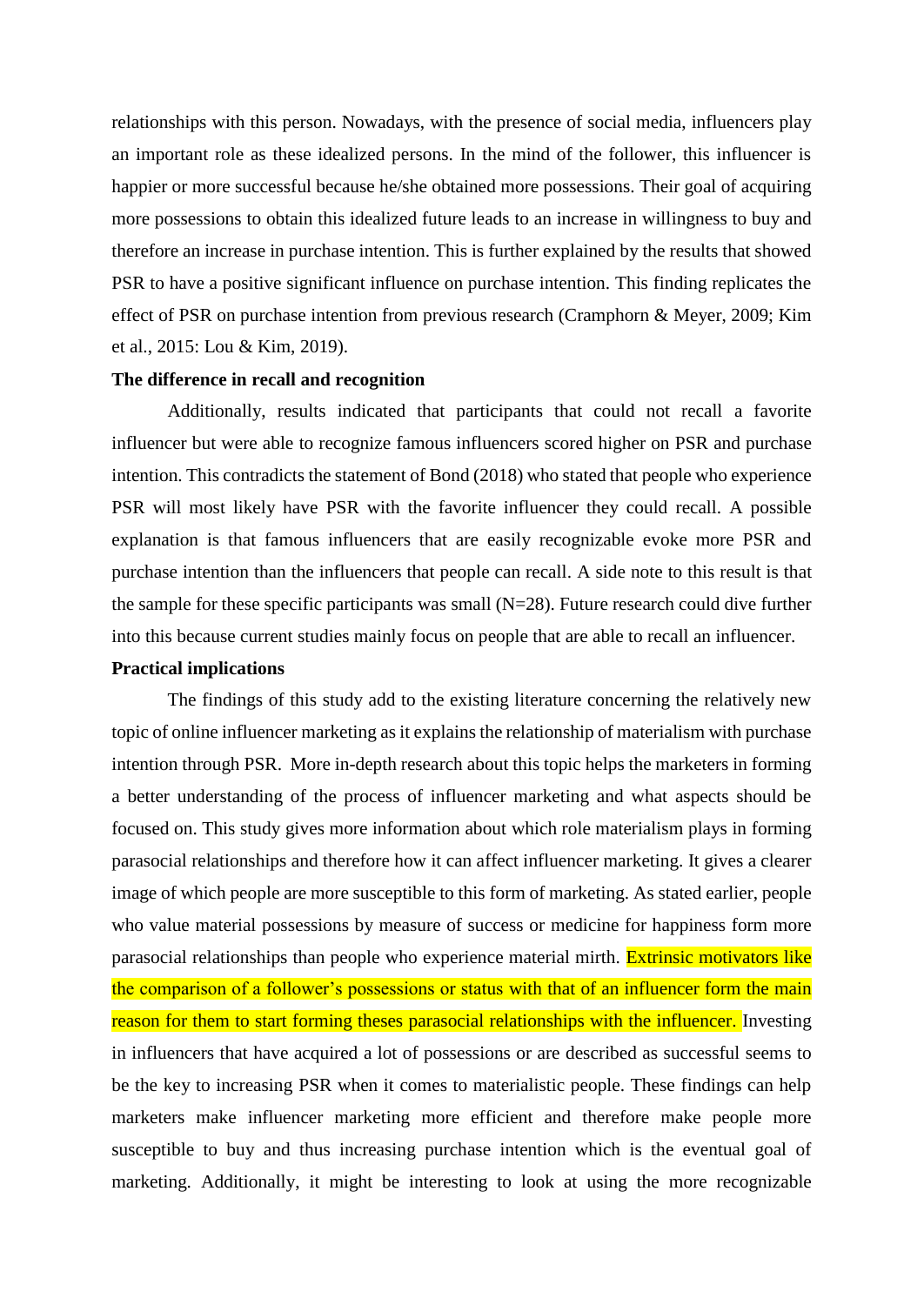influencers of the Netherlands and the world in an influencer marketing campaign because these influencers seemed to evoke PSR an purchase intention more easily.

## **LIMITATION AND FURTHER DIRECTIONS**

This study also comes with its limitation. Firstly, because of difficult times namely the COVID-19 epidemic, a good and big enough sample of the population was difficult to gather. Because of quarantine, all respondents were gathered through social media, which made it hard to find enough respondents. Future research could find more respondents to make the results even more representative. Secondly, using an English survey for mainly Dutchspeaking respondents led to less useable responses. A large number of respondents did not understand or read the definition of a social influencer and therefore wrote down the name of a person that did not fit into this category. These responses were therefore excluded from the analysis. Additionally, the English survey might have led to some extra items in the materialism and PSR scales that had to be deleted, possibly because not every question was understood like it was supposed to. Future research outside English speaking countries could use a translated version of the survey to improve the understanding of the questions.

Future research should further investigate the difference between normal relationships and parasocial relationships. The current study looked at parasocial relationships similarly as to normal relationships, but the results indicated that this is not possible. Additionally, future research could investigate the difference between people that are able to recall an influencer and people that are only able to recognize an influencer. Current research only looks at people that are able to recall an influencer. Results from the current study show that people that were only able to recognize an influencer showed higher PSR and purchase intention than people that were able to recall an influencer.

## **CONCLUSION**

The main research question to be answered in this study was whether materialism decreases the extent to which parasocial relationships are formed in an online context, thereby making materialistic customers less susceptible to buying items that are advertised through social influencer marketing. The current study hypothesized that whereas (H1a) material medicine and (H1b) material measure are negatively related to the strength of the parasocial relationships between individuals and the influencers they are following, (H1c) material mirth is positively related to this relationship. All of these hypotheses had to be rejected based on the results. It can be concluded that materialism does not decrease the extent to which parasocial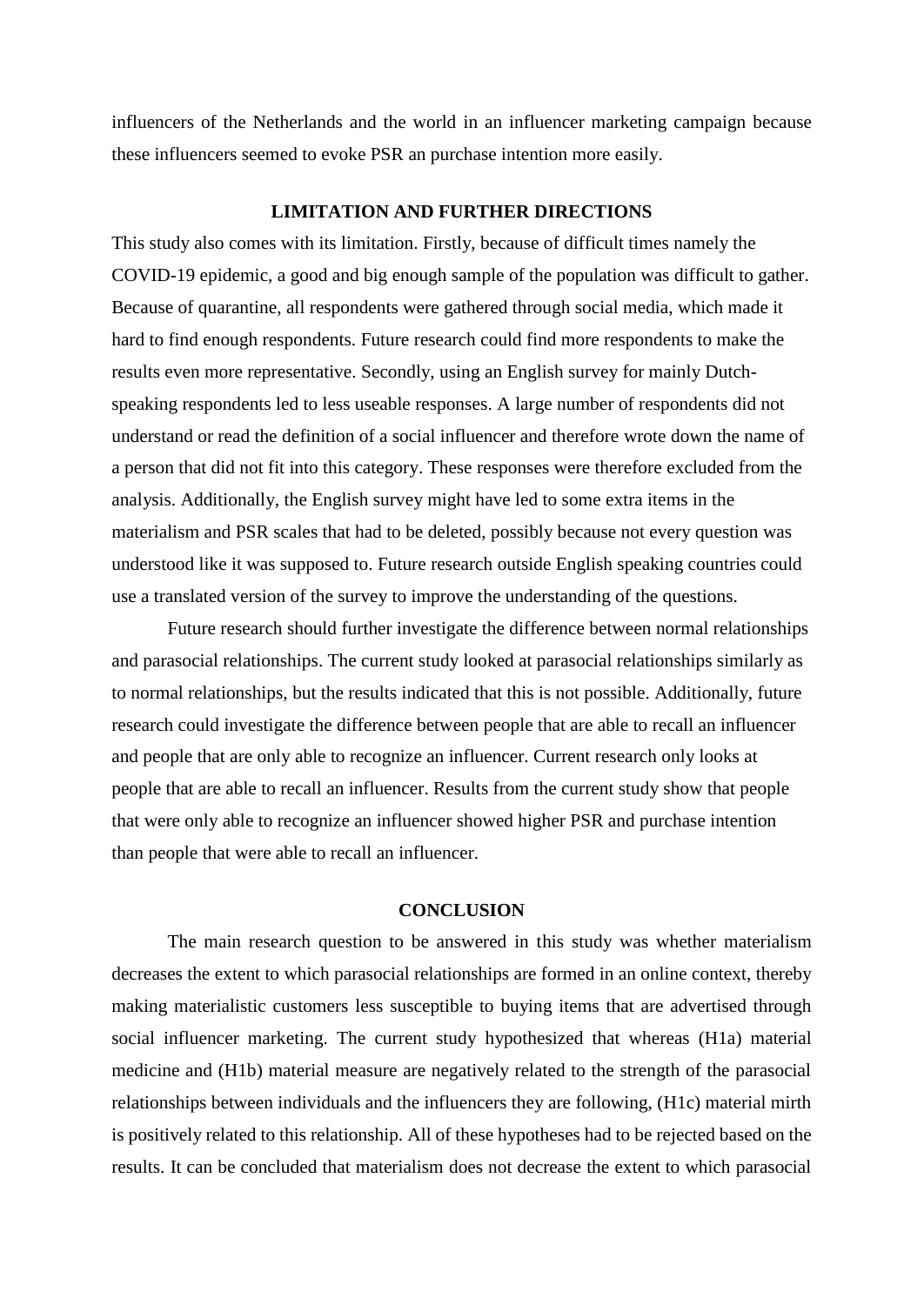relationships are formed in an online context but does play a major role in forming these relationships with an explained variance of higher than thirty percent. Results showed that both material measure and material medicine increase parasocial relationships. The only form of materialism that decreased PSR is material mirth which was expected to increase PSR because of its relative social nature. The last hypothesis (H2), which hypothesized that stronger parasocial relationships lead to increased purchase intention is supported. Results showed that PSR increased purchase intention. Finally concluding that materialism increases the extent to which parasocial relationships are formed in an online context, thereby making materialistic customers more susceptible to buying items that are advertised through social influencer marketing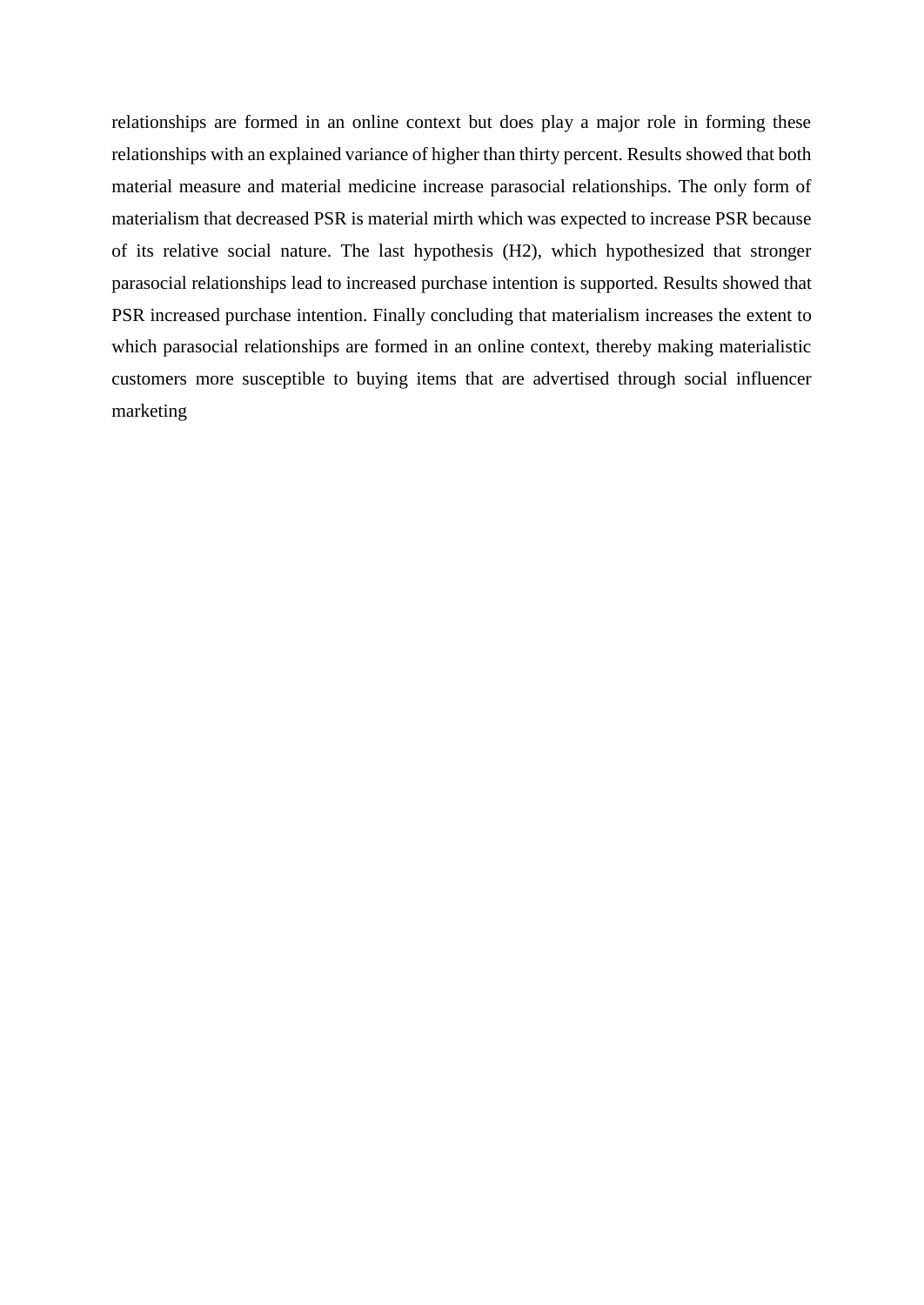### **References**

- Ahuvia, A., & Wong, N. (1995). Materialism: Origins and implications for personal well-being. *ACR European Advances, 2*, 172-178.
- Alalwan, A. A. (2018). Investigating the impact of social media advertising features on customer purchase intention. *International Journal of Information Management, 42*, 65-77. doi:10.1016/j.ijinfomgt.2018.06.001
- Awanis, S., Schlegelmilch, B. B., & Cui, C. C. (2017). Asia's materialists: Reconciling collectivism and materialism. *Journal of International Business Studies, 48*(8), 964-991. doi:10.1057/s41267-017-0096-6
- Bond, B. J. (2018). Parasocial Relationships with Media Personae: Why They Matter and How They Differ Among Heterosexual, Lesbian, Gay, and Bisexual Adolescents. *Media Psychology, 21*(3), 457-485. doi:10.1080/15213269.2017.1416295
- Burroughs, J. E., & Rindfleisch, A. (2002). Materialism and Well-Being: A Conflicting Values Perspective. *Journal of Consumer Research, 29*(3), 348-370. doi:10.1086/344429
- Chia, S. C. (2010). How Social Influence Mediates Media Effects on Adolescents' Materialism. *Communication research, 37*(3), 400-419. doi:10.1177/0093650210362463
- Clement, J. (2019). Number of global social network users 2010-2021. Retrieved from https://www.statista.com/statistics/278414/number-of-worldwide-social-network-users/
- Cramphorn, M. F., & Meyer, D. (2009). The Gear Model of Advertising Modelling Human Response to Advertising Stimuli. *International Journal of Market Research, 51*(3), 1-17. doi:10.1177/147078530905100310
- Csikszentmihalyi, M., & Rochberg-Halton, E. (1978). Reflections on materialism: People and things. *University of Chicago Magazine, 70*(3), 7-15.
- De Veirman, M., Cauberghe, V., & Hudders, L. (2017). Marketing through Instagram influencers: the impact of number of followers and product divergence on brand attitude. *International Journal of Advertising, 36*(5), 798-828. doi:10.1080/02650487.2017.1348035
- Deci, E. L., & Ryan, R. M. (2000). The "What" and "Why" of Goal Pursuits: Human Needs and the Self-Determination of Behavior. *Psychological Inquiry, 11*(4), 227-268. doi:10.1207/s15327965pli1104\_01
- Duh, H. I. (2015). Antecedents and Consequences of Materialism: An Integrated Theoretical Framework. *Journal of Economics and Behavioral Studies, 7*(1(J)), 20-35. doi:10.22610/jebs.v7i1(J).560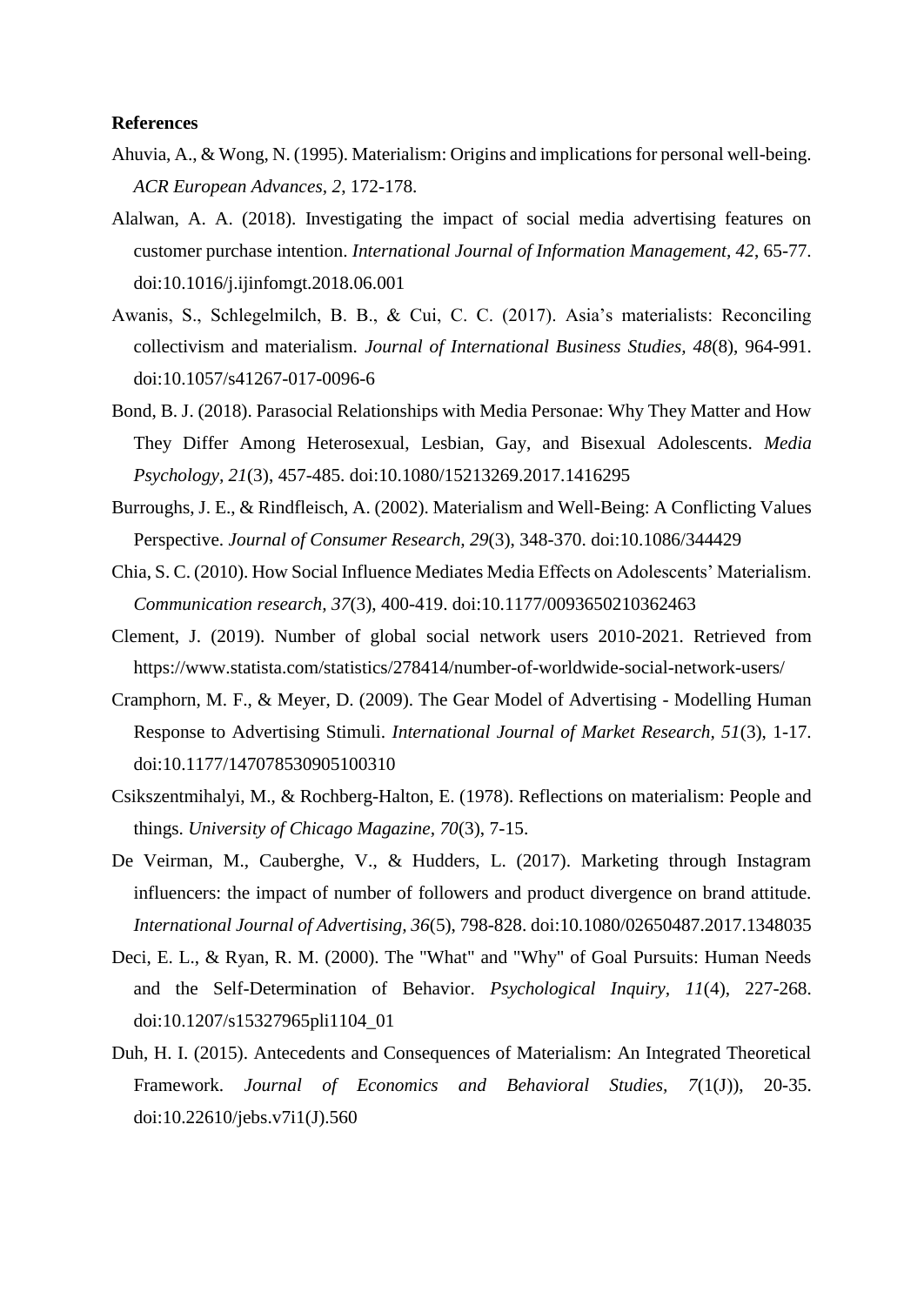- Faul, F., Erdfelder, E., Buchner, A., & Lang, A.-G. (2009). Statistical power analyses using G\*Power 3.1: Tests for correlation and regression analyses. *Behavior Research Methods*, *41*, 1149-1160.
- Field, Andy. *Discovering statistics using IBM SPSS statistics*. sage, 2013.
- Freberg, K., Graham, K., McGaughey, K., & Freberg, L. A. (2011). Who are the social media influencers? A study of public perceptions of personality. *Public Relations Review, 37*(1), 90-92. doi:10.1016/j.pubrev.2010.11.001
- Gentina, E., Shrum, L. J., & Lowrey, T. M. (2016). Coping with Loneliness Through Materialism: Strategies Matter for Adolescent Development of Unethical Behaviors. *Journal of Business Ethics, 152*(1), 103-122. doi:10.1007/s10551-016-3329-x
- Hartmann, T., Stuke, D. & Daschmann, G. (2008). Positive Parasocial Relationships with Drivers Affect Suspense in Racing Sport Spectators. *Journal of Media Psychology: Theories, Methods, and Applications, 20*(1), 24–34. doi:10.1027/1864-1105.20.1.24.
- Hearn, A., & Schoenhoff, S. (2016). From celebrity to influencer. *A companion to celebrity. Wiley: London*, 194-212.
- Heath, R., & Feldwick, P. (2008). Fifty Years Using the Wrong Model of Advertising. *International Journal of Market Research, 50*(1), 29-59. doi:10.1177/147078530805000105
- Horton, D., & Richard Wohl, R. (1956). Mass communication and para-social interaction: Observations on intimacy at a distance. *Psychiatry, 19*(3), 215-229.
- Hwang, K., & Zhang, Q. (2018). Influence of parasocial relationship between digital celebrities and their followers on followers' purchase and electronic word-of-mouth intentions, and persuasion knowledge. *Computers in Human Behavior, 87*, 155-173. doi:10.1016/j.chb.2018.05.029
- Kamal, S., Chu, S.-C., & Pedram, M. (2013). Materialism, attitudes, and social media usage and their impact on purchase intention of luxury fashion goods among American and Arab young generations. *Journal of Interactive Advertising, 13*(1), 27-40.
- Kasser, T., & Ryan, R. M. (2001). Be careful what you wish for: Optimal functioning and the relative attainment of intrinsic and extrinsic goals. In P. Schmuck & K. M. Sheldon (Eds.), *Life goals and well-being: Towards a positive psychology of human striving* (p. 116–131). Hogrefe & Huber Publishers.
- Kim, H., Ko, E., & Kim, J. (2015). SNS users' para-social relationships with celebrities: social media effects on purchase intentions. *Journal of Global Scholars of Marketing Science, 25*(3), 279-294. doi:10.1080/21639159.2015.1043690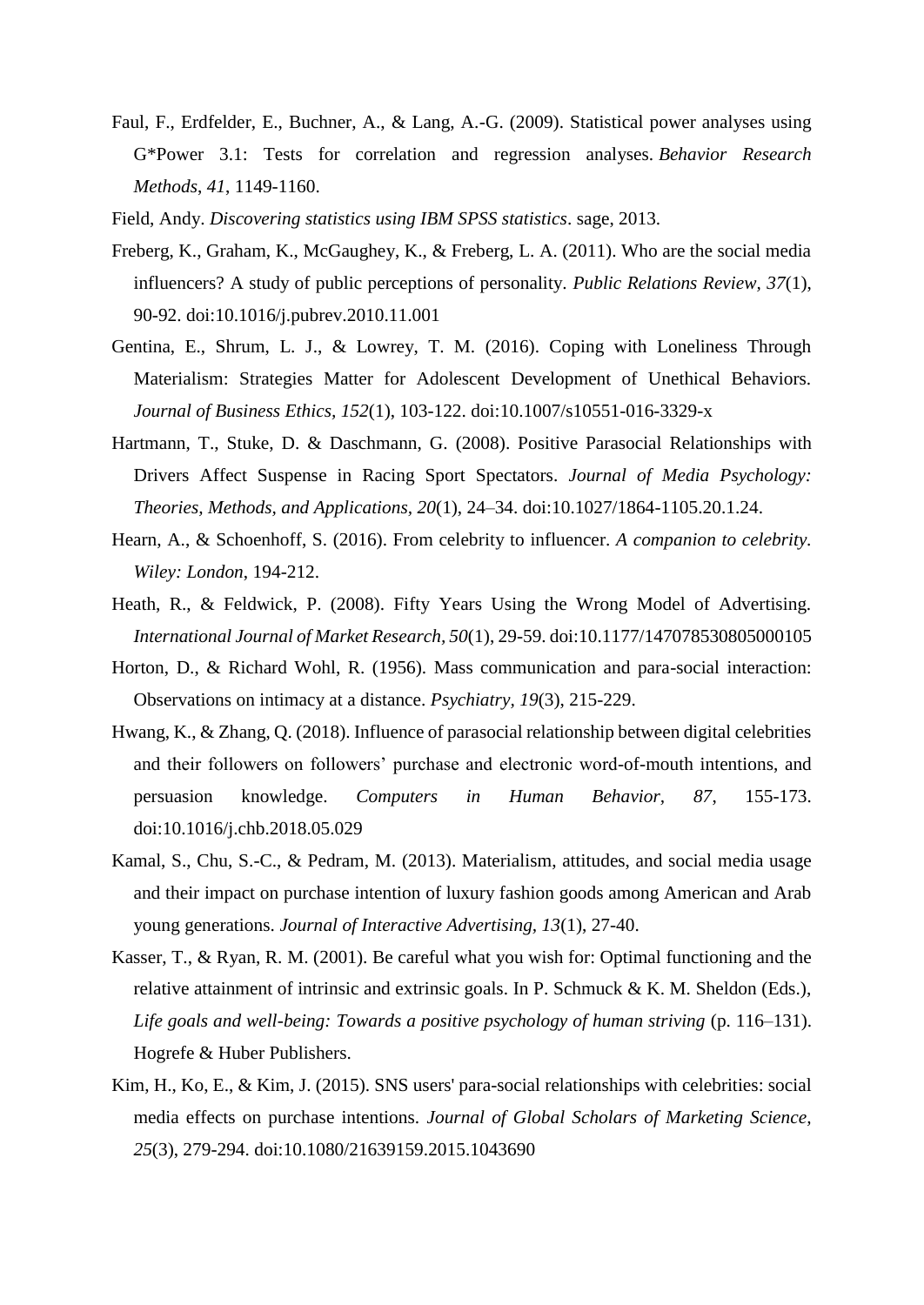- Lee, M. S. W., & Ahn, C. S. Y. (2016). Anti-consumption, Materialism, and Consumer Wellbeing. *Journal of Consumer Affairs, 50*(1), 18-47. doi:10.1111/joca.12089
- Liljander, V., Gummerus, J., & Söderlund, M. (2015). Young consumers' responses to suspected covert and overt blog marketing. *Internet Research, 25*(4), 610-632. doi:10.1108/intr-02-2014-0041
- Lou, C., & Kim, H. K. (2019). Fancying the New Rich and Famous? Explicating the Roles of Influencer Content, Credibility, and Parental Mediation in Adolescents' Parasocial Relationship, Materialism, and Purchase Intentions. *Frontiers in Psychology, 10*(2567). doi:10.3389/fpsyg.2019.02567
- Martins, J., Costa, C., Oliveira, T., Gonçalves, R., & Branco, F. (2019). How smartphone advertising influences consumers' purchase intention. *Journal of Business Research, 94*, 378-387. doi:10.1016/j.jbusres.2017.12.047
- Maxwell, S. E., Lau, M. Y. , Howard, G. S. , Anderson, N. B. & Kazak, A. E. (2015). Is Psychology Suffering From a Replication Crisis? : What Does "Failure to Replicate" Really Mean? *American Psychologist, 70*(6), 487–498. doi:10.1037/a0039400
- Muncy, J. A., & Eastman, J. K. (1998). Materialism and consumer ethics: An exploratory study. *Journal of Business Ethics, 17*(2), 137-145. doi:10.1023/a:1005723832576
- Pieters, R. (2013). Bidirectional Dynamics of Materialism and Loneliness: Not Just a Vicious Cycle. *Journal of Consumer Research, 40*(4), 615-631. doi:10.1086/671564
- Richins, M. L., & Dawson, S. (1992). A Consumer Values Orientation for Materialism and Its Measurement: Scale Development and Validation. *Journal of Consumer Research, 19*(3), 303-316. doi:10.1086/209304
- Rosaen, S. F., & Dibble, J. L. (2016). Clarifying the Role of Attachment and Social Compensation on Parasocial Relationships with Television Characters. *Communication Studies, 67*(2), 147-162. doi:10.1080/10510974.2015.1121898
- Schaefer, A. D., Hermans, C. M., & Parker, R. S. (2004). A cross-cultural exploration of materialism in adolescents. *International Journal of Consumer Studies, 28*(4), 399-411. doi:10.1111/j.1470-6431.2004.00395.x
- Schlosser, A. E., White, T. B., & Lloyd, S. M. (2006). Converting Web Site Visitors into Buyers: How Web Site Investment Increases Consumer Trusting Beliefs and Online Purchase Intentions. *Journal of Marketing, 70*(2), 133-148. doi:10.1509/jmkg.70.2.133
- Solberg, E., Diener, E., & Robinson, M. (2004). Why are materialists less satisfied? *Psychology and consumer culture: The struggle for a good life in a materialistic world*. doi:10.1037/10658-003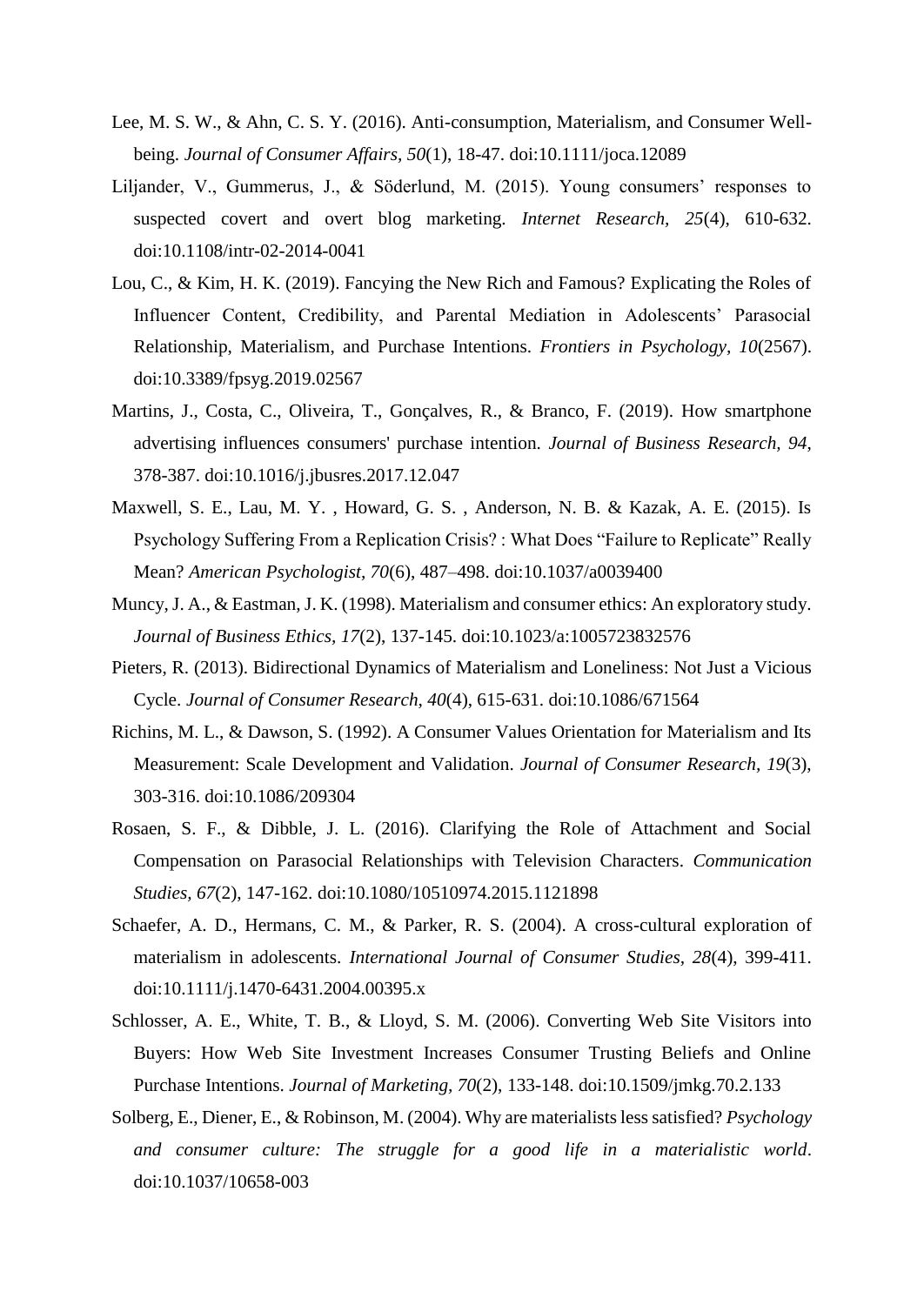- Tabellion J., Esch FR. (2019) Influencer Marketing and its Impact on the Advertised Brand. In: Bigne E., Rosengren S. (eds) *Advances in Advertising Research X. European Advertising Academy* (pp. 29-41). doi:10.1007/978-3-658-24878-9\_3
- Van Boven, L., Campbell, M. C., & Gilovich, T. (2010). Stigmatizing materialism: on stereotypes and impressions of materialistic and experiential pursuits. *Pers Soc Psychol Bull, 36*(4), 551-563. doi:10.1177/0146167210362790
- Ward, S., & Wackman, D. (1971). Family and media influences on adolescent consumer learning. *American behavioral scientist, 14*(3), 415-427.
- Wella Yanti, K. D., Martini, L. K. B., & Sapta, I. K. S. (2019). The Effect of Social, Individual, and Materialism Factors on the Purchase of Purchasing Luxury Mixed Bags and Consumer Attitudes as a Mediation Variable (Behavior Study in Career Women in Denpasar). *International Journal of Contemporary Research and Review, 10*(02), 21297-21308. doi:10.15520/ijcrr.v10i02.659
- Wu, P. C. S., Yeh, G. Y.-Y., & Hsiao, C.-R. (2011). The effect of store image and service quality on brand image and purchase intention for private label brands. *Australasian Marketing Journal (AMJ), 19*(1), 30-39. doi:10.1016/j.ausmj.2010.11.001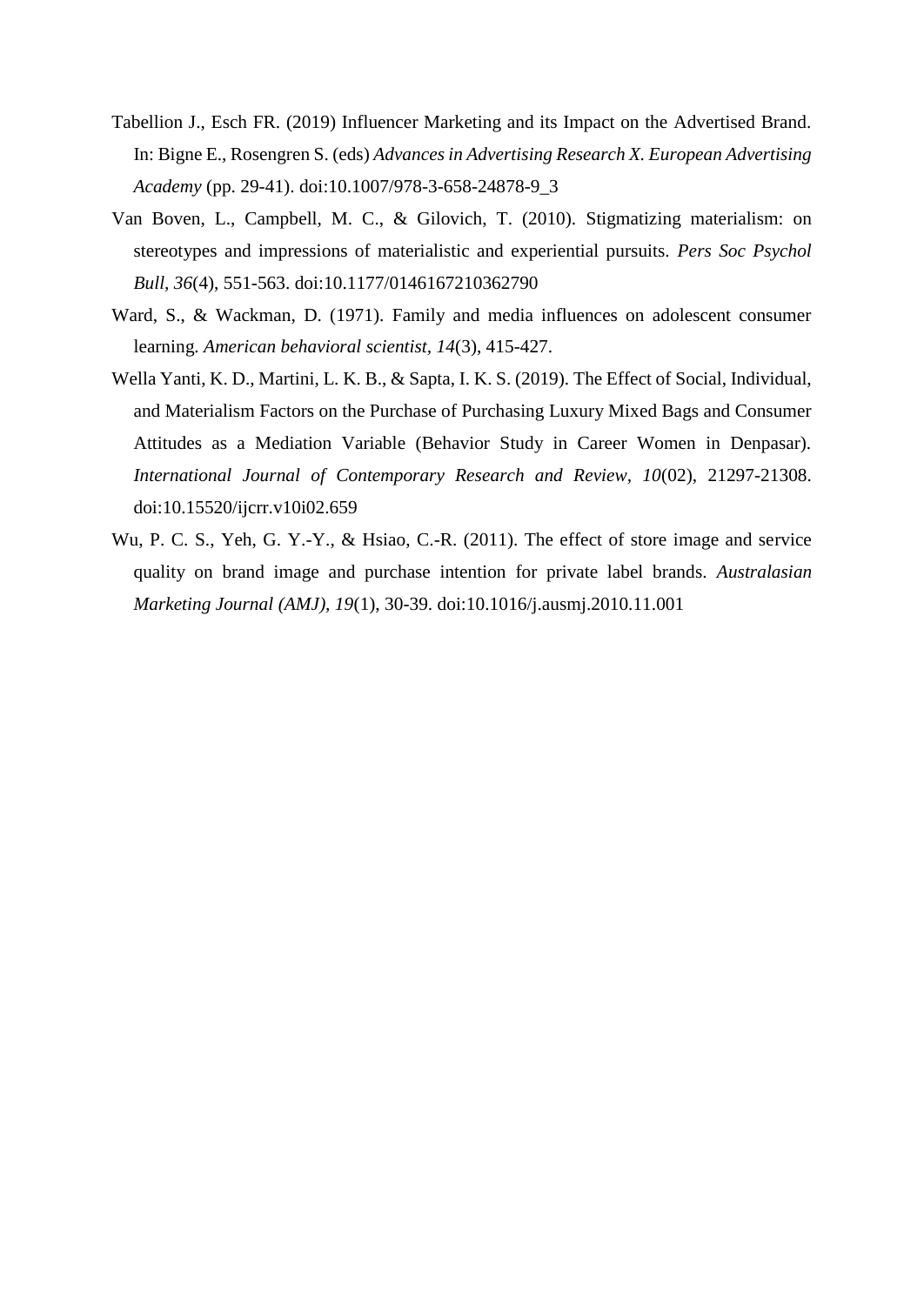## **APPENDIX**

## **Definition of social influencers**

Social media influencers are digital personalities who have amassed large number of followers across one or several social media platforms (e.g., YouTube, Instagram, twitter) and carry influence over others. Compared with traditional celebrities, influencers are "regular people" who become online "celebrities" by creating content on social media, e.g., philanthropist YouTuber *MrBeast*, gaming YouTuber *PewDiePie*, Instagram star *Loki the Wolfdog*, fashion influencer *Anna Nooshin*, YouTuber *Casey Neistat,* among other influencers in areas like toys, gaming, healthy living, travel lifestyle, food, etc.

## **Example profiles**

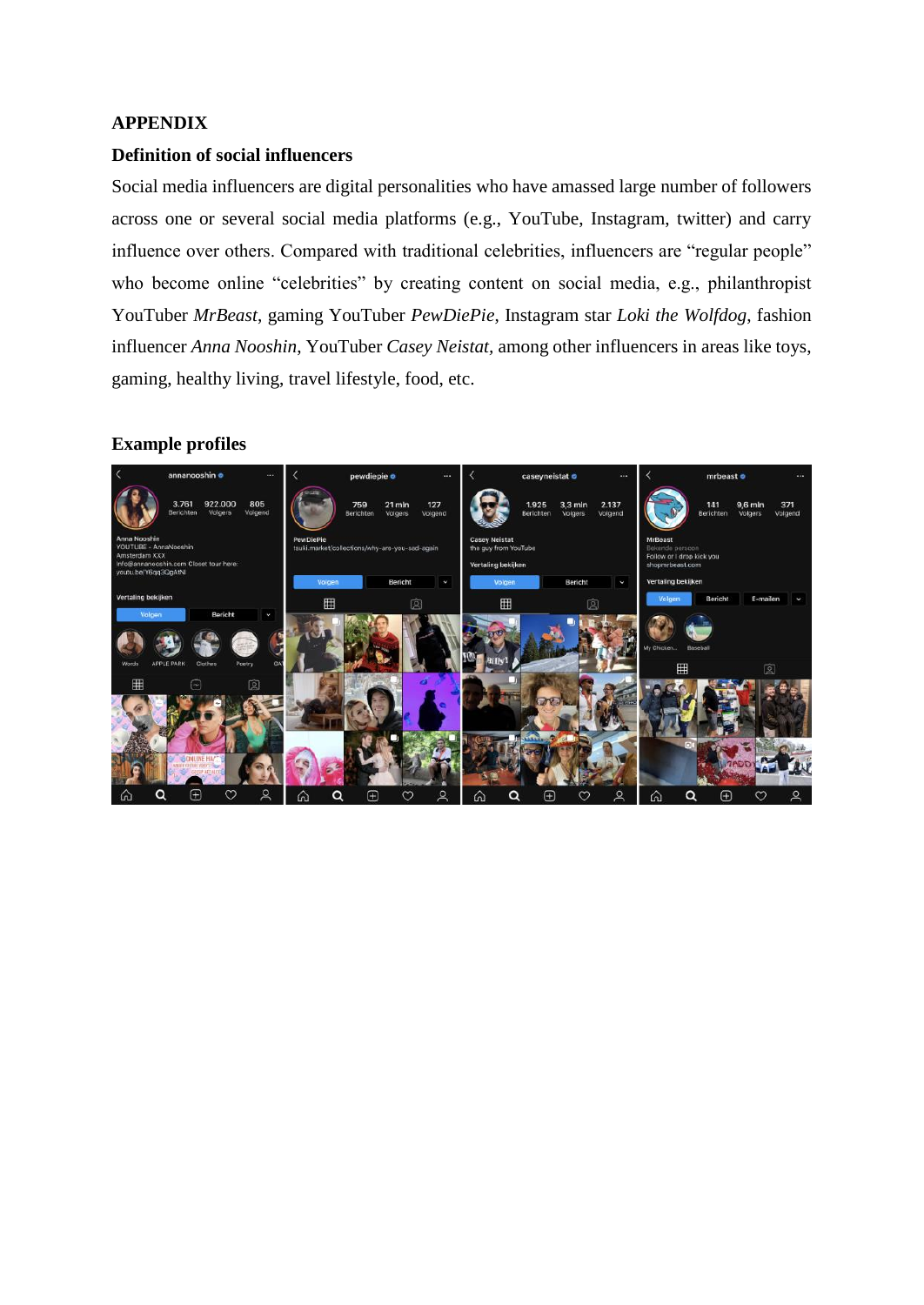## **Example influencers**



# **Scatterplot homoscedasticity hierarchal regression analysis**



Regression Standardized Predicted Value